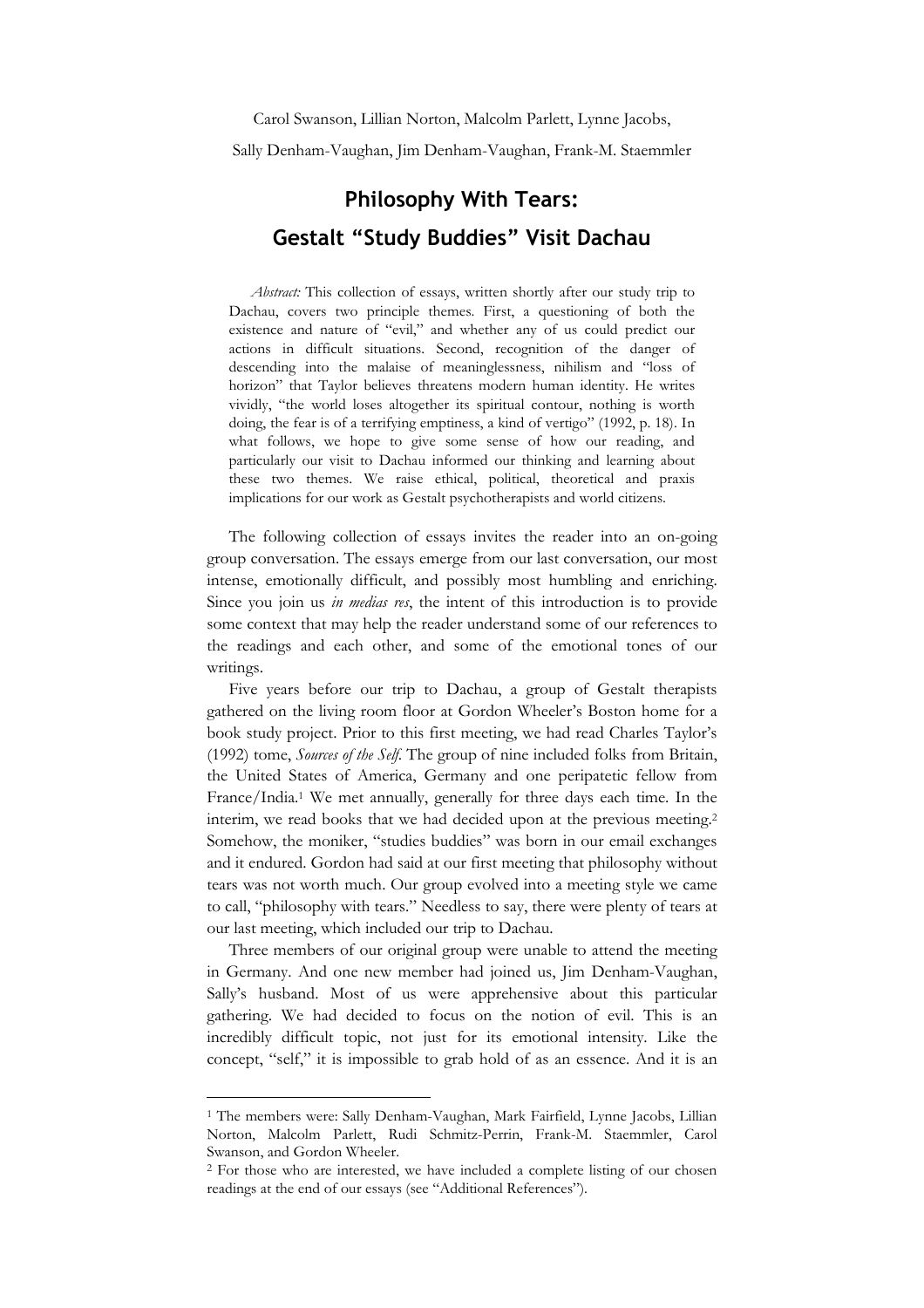ethical concept, not a psychological one, hence difficult to think about in psychological terms without reducing evil to being "merely" psychological.<sup>3</sup>

The decision to visit Dachau had been emotionally charged for each of us in different ways. Some wondered if they could bear the visit. Others were moralistic about the necessity to bear witness. Frank felt a sense of responsibility as a German, to bear witness and to support others to learn from his country's history. By this time, our group history had included some difficult process discussions, most of which had evolved with courage and grace. But this tear-filled discussion, happening informally as we stood around in Gordon's Santa Cruz kitchen, evolved very little past each of our first statements of our emotionally charged perspectives. So while the topic of evil, and the anticipation of visiting Dachau contributed to our apprehension, our awkwardly "unfinished" first conversation, in which some folks felt righteous and others felt shamed and ashamed (and some felt a mix of the three), was also part of the ground as we gathered in Germany.

We chose four books to read (listed in the references). Wheeler's translated version of the *Collective Silence* (Heimannsberg & Schmidt, 1993), a collection of stories by therapists about their patients and their families and how family involvement in the Nazi times shaped the present-day therapeutic conversation, was a straight-forward way to begin to get a narrative sense of the fracturing and discontinuity that haunts many German families, whether the family stories are those of victims or perpetrators. One also got a sense of how difficult it was to build and tell the stories, how inhibited the Nazi generation is about telling their stories, and how inhibited the next generation is about knowing, or about upsetting family members in an effort to know. It is reminiscent of how our unfinished conversation hung in air, none of us able to take it to the next step.

We also chose a philosophy book, *Evil in Modern Thought*, by Susan Neiman (2002). It is an insightful, scholarly and fascinating journey through some of the history of Western philosophy and social critiques, which she believes can be best understood as an attempt to define and come to grips with evil and suffering. She divides theologians, philosophers and other thinkers into two groups: those who attempt to justify suffering as intrinsically meaningful, and those who believe that suffering and evil simply are as they appear. She bookends her study with the Lisbon earthquake of 1755, a challenge to thinkers who looked for meaning in suffering, and with the holocaust, a challenge to meaning *per se*. We used her writings to try to understand what could be said about evil from as many vantage points as possible. With an eye towards our intended trip to Dachau, we looked upon the holocaust as an exemplar of evil in modern times.

We read Zimbardo's (2007) *The Lucifer Effect*. In the early 1970's, Zimbardo, an American social psychologist, designed and ran the Stanford Prison Experiment. He recruited graduate students and randomly assigned them to be either prisoners or guards for a two-week experiment on prison life. He ended the experiment early because the "guards" were becoming

 $\overline{a}$ 

<sup>3</sup> In his treatise, "Guilt and Guilt Feelings," Buber (1948/1999, p. 115) warned us against denuding our ethics by trying to account for guilt through subjectivism. This is an important corrective to a therapeutic inclination to reduce patients' guilt rather than help them to face their guilt, and to distinguish between guilt and anxiety about loss of love or anxiety about punishment, both of which are often confused with guilt.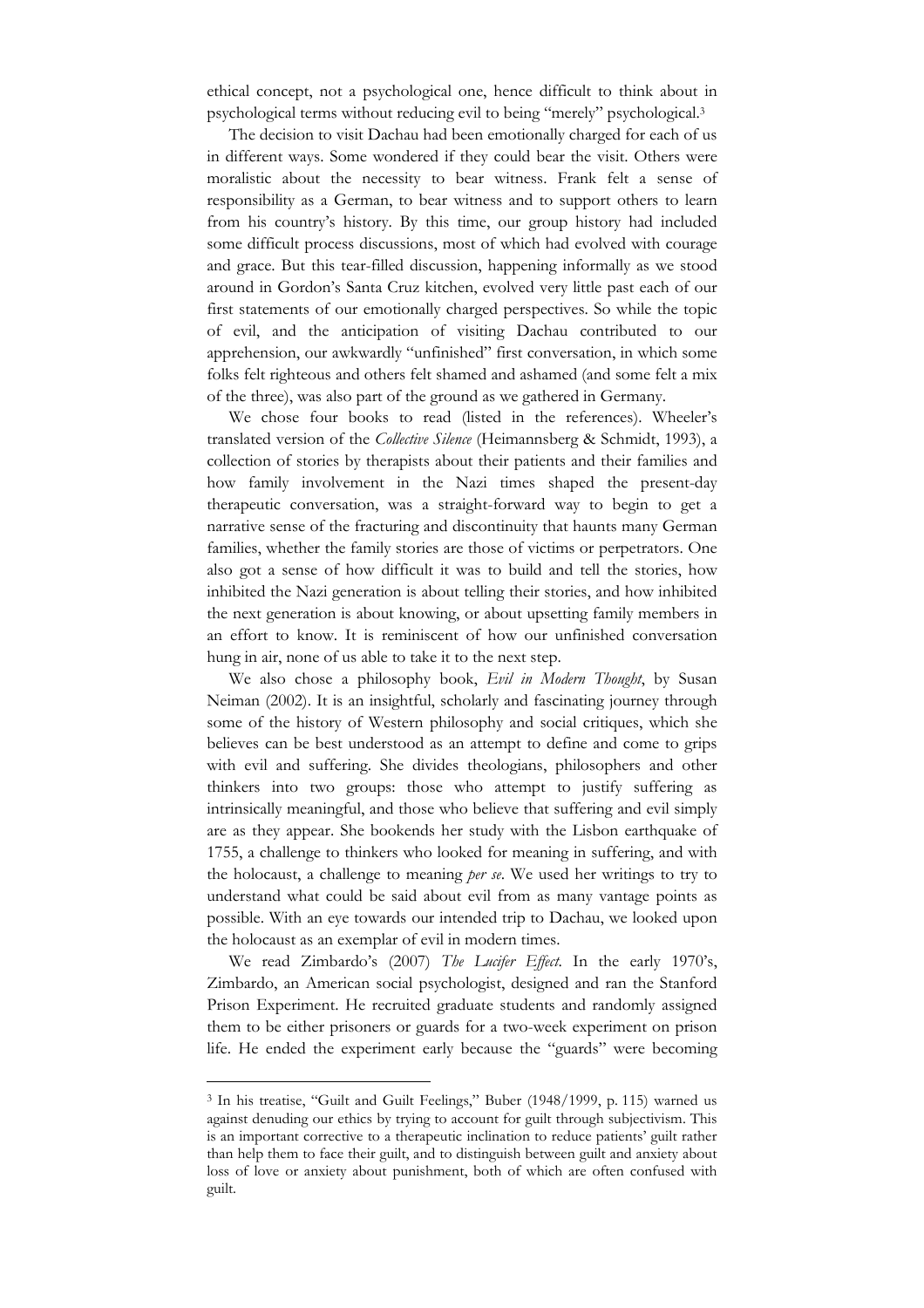increasingly sadistic towards the "prisoners." Zimbardo wanted to study whether personality factors or situational factors were the stronger influence on human behaviour. He found that situational factors were by far stronger than personality factors. The more extreme and totalistic the situation, the less personality factors seemed to come into play. To his own dismay he discovered he was not immune to the de-complexification of consciousness and the ethical dislocations that occurred in his experiment. His pursuit of his experimental data blinded him to the suffering in which he was participating as a perpetrator. He fell under the sway of his roles as "prison superintendent," and "primary investigator," and became callous and ruthless in ways uncharacteristic of his manner in his ordinary life. His tale confronts each of us with the humbling and sobering realization that we cannot count on anything we know about ourselves to predict how we might behave in extreme situations such as the holocaust, a war, or somewhat less extreme situations such as privation or social unrest.

In fact, several of us recounted, during our study group, situations in which we too had failed to live according to our ideals once certain competing factors (personal investments) came into play. We used our stories to try to tease out what were the characteristics of our actions that lead us to consider them as evil acts in the first place, and also to tease out what might be contributing factors to the perpetration of evil. Zimbardo and Neiman had pointed to several situational factors, among them: deindividuation of the actors, the assertion of a compelling mission that rendered individual suffering secondary to greater cause, charismatic leadership, and a system or bureaucracy that distanced the actors from the deleterious consequences of their actions.

Our final book was historian Anne Harrington's (1996) account of the history of the development of ideas about holism and Gestalt psychology in Germany. She traced the ideas up through the Nazi times, and illustrated how political and cultural contexts shaped the ideas. She also showed how the ideas not only emerged from class and cultural situatedness and political ideologies, but also were used by ideologues to justify their politics. Harrington demonstrates in both haunting and well-informed ways, how holistic notions can be pocketed for totalitarian purposes. This book has great relevance for Gestalt therapy theory, in that it poses a critique of our love of holism.

In most general terms, there were two major strands of holism. One strand was deeply conservative. Proponents of this strand viewed the whole as having priority in opposition to its component parts. The "health" or adequate coherence and functioning of the whole might require the eradication of component parts that appeared to be dissonant and detracting from the resolution of problem conditions faced by the whole. This mode of thought has a long history in German culture. Thus the Nazi's could easily use this conservative scientific theorizing as a justification for the eradication of gays, Jews, and other "undesirables (sub-humans)."

There was a much more liberal, democratic strand of holism. Its proponents were often Jews, and in any case, scientists who had to flee Germany (in some cases, after imprisonment). This view of holism holds that the coherence and adequate functioning of the whole requires a resolution of all its component parts. The exclusion of any part — even a part that appears at first look to be injurious — detracts from the resources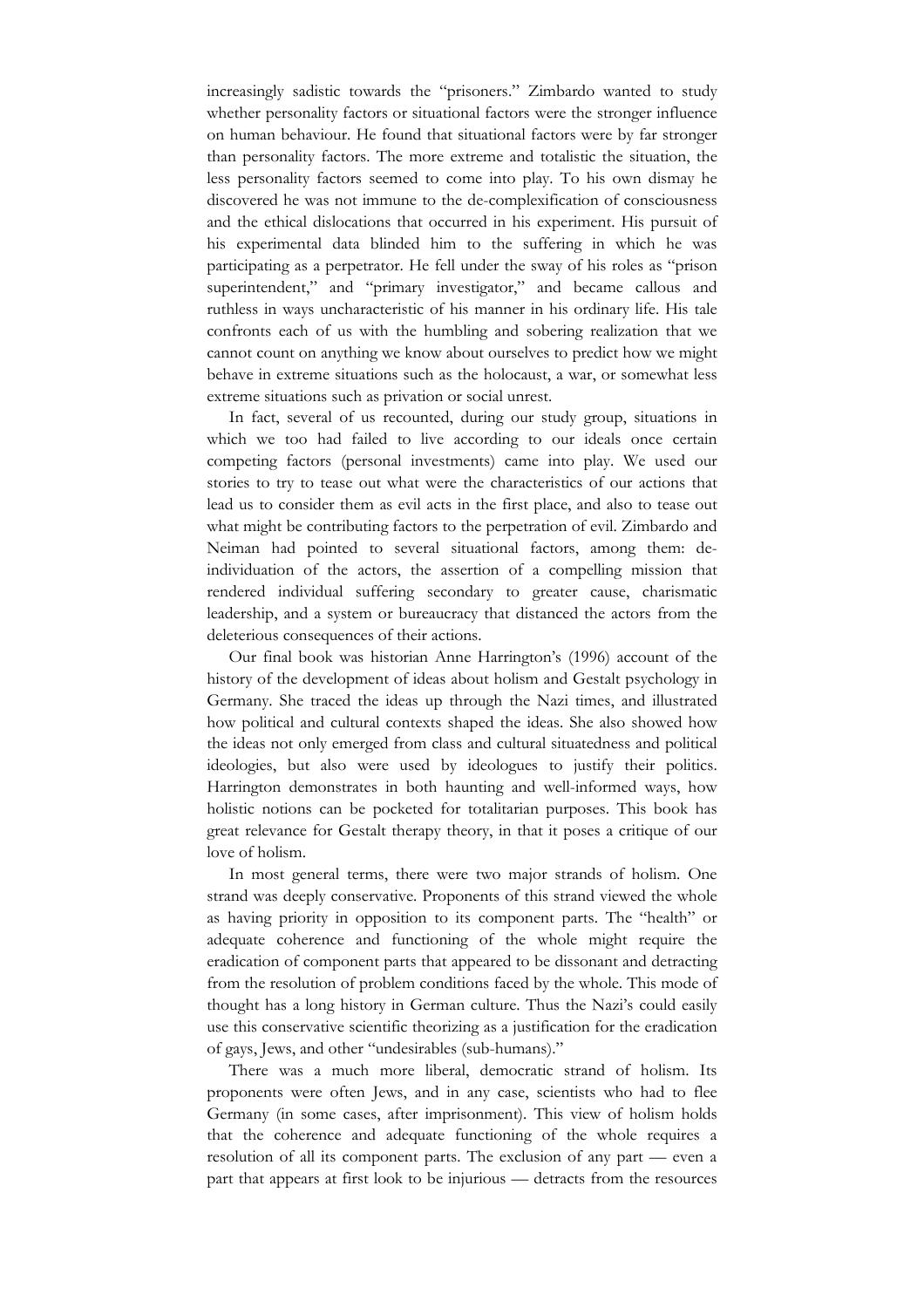and adequacy of the whole. In social groupings, this means that every voice is taken to have a meaningful perspective to offer, the exclusion of which impoverishes the adequate functioning of the group. Obviously this view of holism is more complex and messy (and is congenial with the original anarchism of the founders of Gestalt therapy).

"Holism" is a word that in our tradition is applied both to the holistic character of a person, i.e. a term that tries to overcome the mind-body-split, and to the observation that a so-called "organism" cannot live and be understood without its respective "environment." This latter understanding of "holism," however valuable it may be, also lends itself more easily to usurpation by totalitarian ideas than the former. Harrington's book is a cautionary tale for Gestalt therapists, who sometimes seem to unthinkingly invoke the second kind of holism, without much awareness of its implications.

After having met together for two days in a lovely country village workshop site that Frank arranged for us, we trekked off to Dachau together. By this time we had struggled to define evil, we had struggled to grasp its characteristics, we had questioned ourselves about our own participation in evil actions (both intimately personal and broadly systemic/bureaucratic), and some wondered whether the concept of evil was even a useful notion, whether there was such a thing as evil.

When we returned from the journey, we spoke with a more visceral apprehension of the touch, smell, encompassing superimposition of evil. One cannot come back from such an experience unchanged. Our worlds have changed. Our essays reflect some of our efforts to grapple with the meaning of evil, morality and responsibility after our visit to Dachau.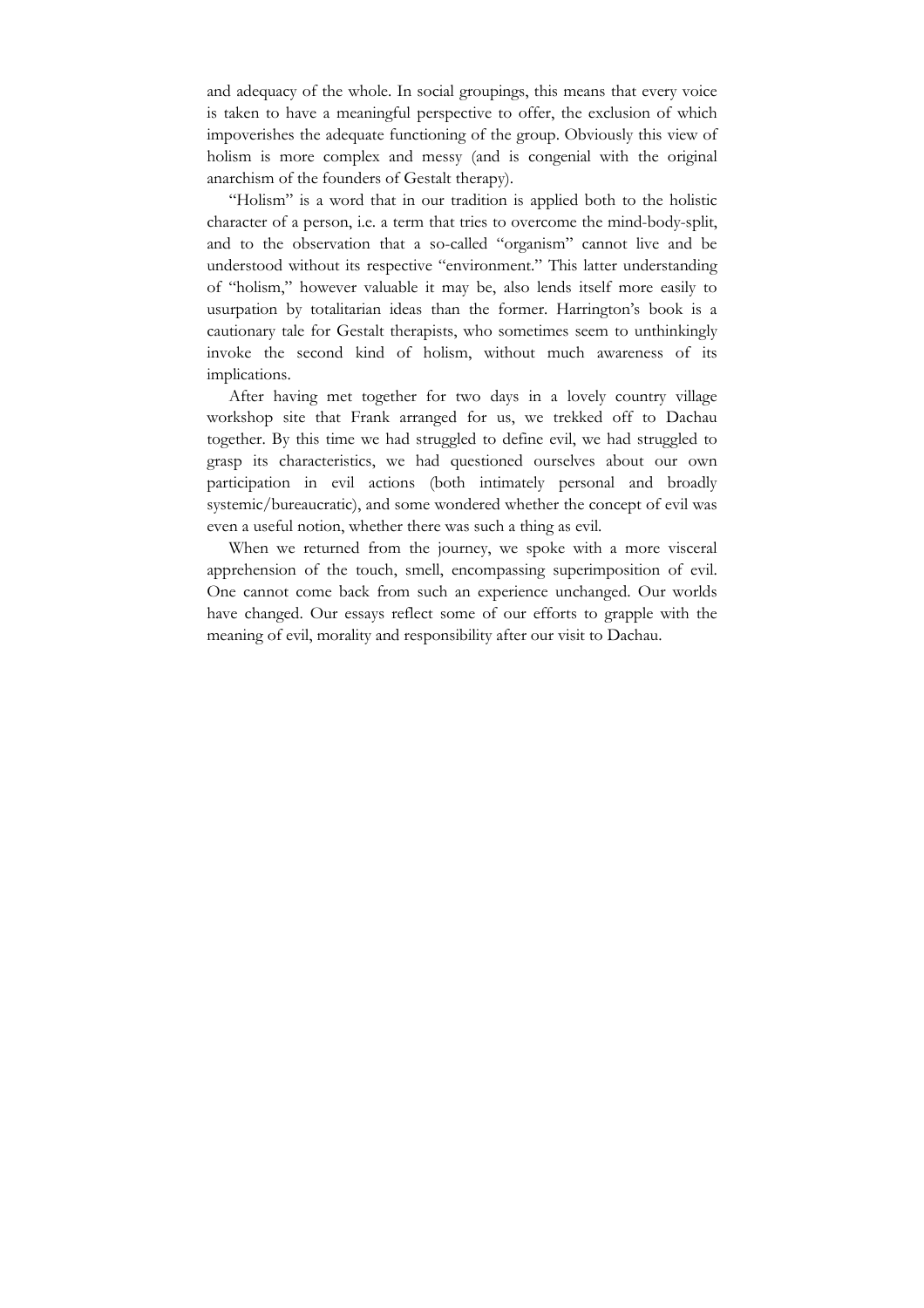## **Forecast: Uncertainty**

#### (by Carol Swanson)

Frank speaks with conviction and certainty when Malcolm asks at breakfast the morning of our trip to Dachau Memorial Concentration Camp if it would rain. Frank says without hesitation: "The morning clouds, they will disappear, and there will be sunshine this afternoon. No, it is not going to rain."

The group is punctual. At 9:15 we are walking on the gravel in the driveway to the van. My body slides across the seat and I settle in with my tote bag filled with snacks, sunscreen, water bottle — everything but a rain jacket, since it is not going to rain today. The sliding door to the van shuts with a loud clang and our group of seven departs for our day trip to Dachau.

It starts raining somewhere en route to Dachau and we joke, "it is not possible."

Whatever foreboding I have about Dachau is countered by bright sunshine as we arrive in the parking lot. We agree to meet in several hours in front of the museum.

Lillian and I team up for a walk through the museum. We are captivated by the voice of an Irish tour guide and join his group. When we step out of the museum, it is drizzling. I am cool, and annoyed that I trusted Frank's voice of conviction and certainty. Perhaps the discomfort is fitting for my experience in Dachau. Who should be comfortable in Dachau?

The crunching sound of gravel under our feet echoes as we walk in silence along the road that runs the length of the thirty-four barracks that housed the prisoners. A wooden frame about six inches in height, outlines where each barrack used to stand, so this large open space looks like it could contain a series of low raised planting beds but with nothing growing in them. This open space leaves me cold and empty. I notice other folks wearing their jackets and sweatshirts. I want some of their protection. It has stopped raining now, so I ask Lillian if I could wear her rain poncho. She offers it to me. I am grateful for the protection of the pink poncho.

We continue walking in silence and stop at the electric fence surrounding Dachau. The guide speaks of how prisoners would run towards the fence and electrocute themselves on it. This knowledge offers me a strange moment of relief.

We cross over a narrow ditch on a small bridge to a separate area of the camp containing the crematorium and gas chamber. This area was kept separate so prisoners would not be aware that this was part of the camp complex "waste management" system. I stand frozen for a moment looking at the two buildings. Isn't waste management about recycling in brightly colored plastic bins, not burning bodies in a large oven?

In that moment everything about Dachau hits me as evil, from the train ride in conditions hardly appropriate for animals, to replacing names with numbers, to the brutal living conditions at the camp, and the random punishments that sometimes involved killing and death. Disposing of bodies and calling it "waste management," this is something about human nature I do not want to know.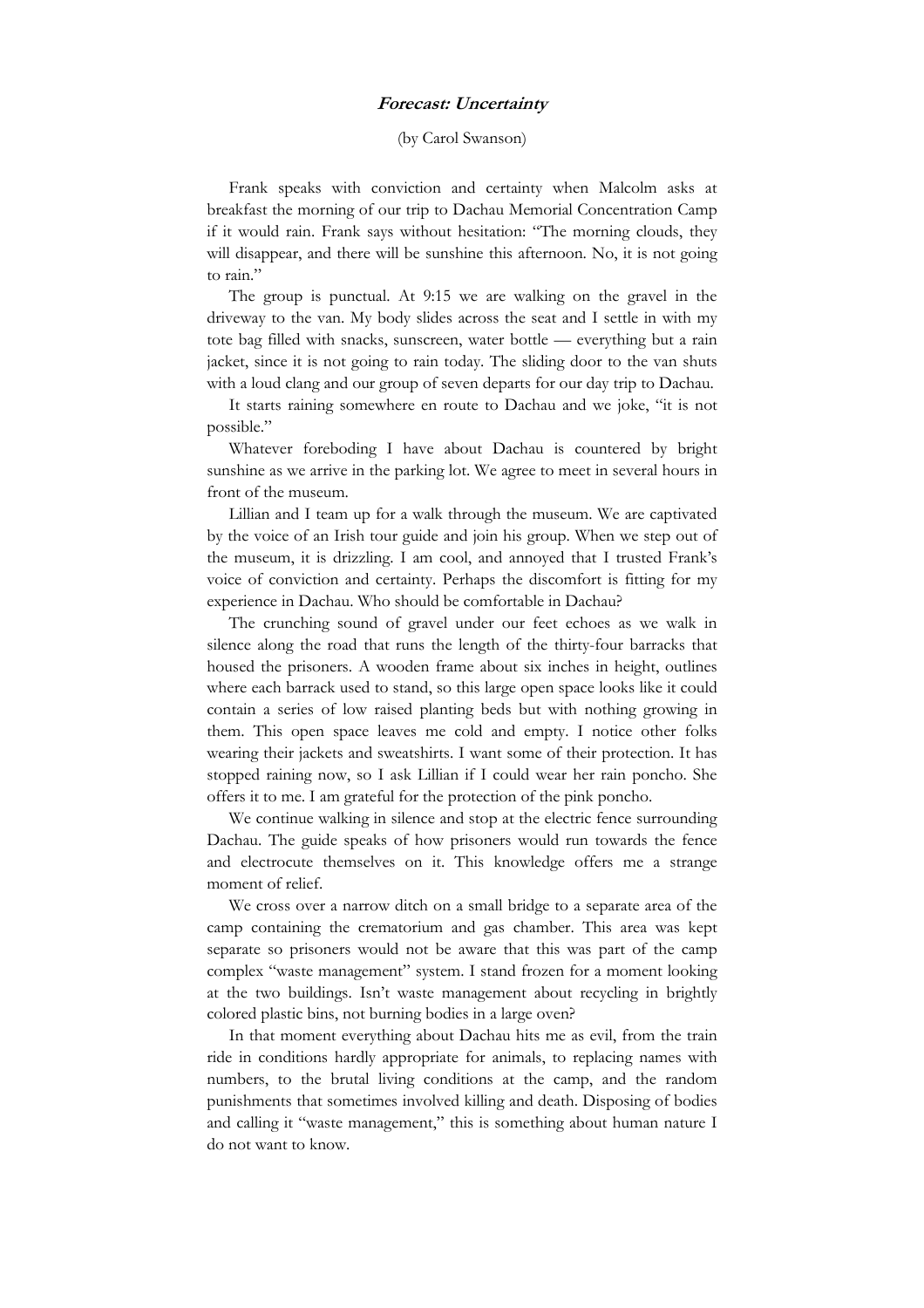Lillian and I move through the gas chamber and crematorium separately and then find each other and exchange wordless looks. We have no comment. As Neiman writes, "thought stood still" (2002, p. 256).

We start walking back to meet the rest of our group at our meeting point in front of the museum. The sound of crunching gravel with each foot strike echoes louder and louder. I feel nothing. I remember the quote by Jean Améry, the Austrian-Belgian writer who survived Auschwitz: "We did not become wiser in Auschwitz . . . nor did we become 'deeper' in the camps" (1977, p. 44).

What have I learned today at the Dachau Memorial Concentration Camp, but to always pack a rain jacket?

As we continue walking in silence with crunching gravel under our feet, a loud bell starts ringing. The ringing is unrelenting; I like the intrusive sounding bell that my ears cannot block out.

Rain — it is not possible today. We love to hate our weather forecasters when they get it wrong. We can make sense of "forecast calls for morning clouds and sunshine in the afternoon," but instead we get morning clouds, and afternoon rain. We can hate our weathermen when they call the weather wrong, but we do not call them evil. Yet, how do you make sense when ordinary people living everyday lives perpetuated more evil with less malice than civilization had previously known? How do you make sense of the systematic degradation and destruction of six million people? What is the response when you wander into an area of life, if that which should not have happened happens? And if only a simple rain jacket could protect you?

Was my experience at Dachau so impossible to understand that all I can claim to have learned is to bring a rain jacket!? There are moments this statement feels true. To enter into this world of evil that threatened my capacity to trust and orient myself to the world can leave me thinking there is no meaning, no reliable ground to walk on. If this is true, how do I go on, with or without my rain jacket? Hannah Arendt said the impossible became true (see Neiman 2002, p. 238), and "Lyotard compared it [the holocaust — C. S.] to an earthquake that destroys not only lives and buildings but the instruments used to measure the quake itself" (*ibid*., p. 251).

I wanted protection — not merely from the rain, but from a feeling of dread, the profound (mostly unaware at the time) feeling of depression and helplessness as I walked through Dachau camp.

What I do understand is that evil exists - not as a face or with any essence or intrinsic properties. I cannot define it, but its consequence is real. This matters. Exploring the concept and problem of evil has changed my relationship to my understanding of myself. What's more, my willingness to enter deeper into my experience of dread, loss, and emptiness has enabled me to have some partial and very incomplete understanding of what the others — the prisoners — experienced.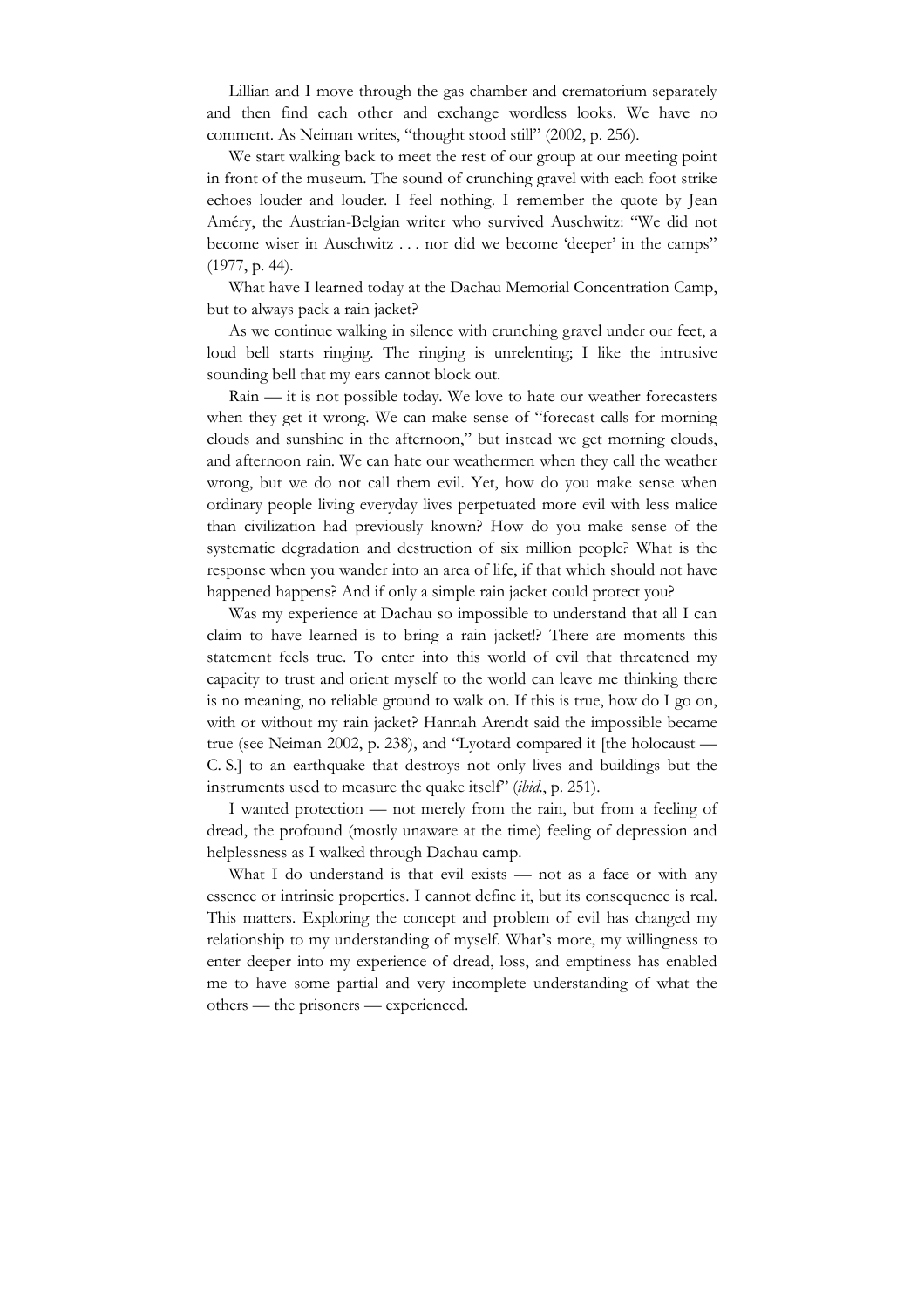# **Bodies With a Face**

(by Lillian Norton)

Today I walked on the ground of evil. Walking from the parking lot towards the entrance my body tensed with apprehension and anticipation. I was entering a place that I had never visited and yet the images from the liberation of the camps have haunted me since my childhood. I first saw the newsreels when I was about seven or eight. The piles of bodies were horrifying but what is seared into my memory are the living. Looking like dead but still living and breathing and moving. Able to walk, perhaps say a few words if necessary but mostly stare vacantly, yet not willing, or able to do what is necessary to end life. Nothing in the approach to the entrance bespoke of this, no hint of the pain, the torture, the way of life inside. So far this was all vague, built on an accumulation of images and stories over my lifetime.

We first see the landing area, the remains of the platform and train tracks. This is where the men were unloaded. The area looks quiet, it is hard to find the tracks and only the remains of the platform exist. The image is hard for me to capture, I have a growing sense of foreboding. The sign on the entrance gate reads "ARBEIT MACHT FREI," work sets you free. I feel the first shudder go though me. The view through the gate is of a wide-open space in front of the main building and a glimpse of the tower in the background. I can imagine the shadowy gray figures, rows and rows of men standing at attention, heads bowed, skeletal forms standing quietly another shudder.

Then into the reception and processing areas, now a museum. This is stark and unadorned like the lives it was demanding us to see. Large displays of pictures and stories, vivid descriptions all focusing me more and more on the grim reality that was here. Stories of the victims and of the SS. I feel myself pulled into the lives of both victims and perpetrators. Now, I have little emotion. I am interested in the facts. Our guide is a passionate young Irish man. He is articulate and the information comes alive. He explains how the culture and situation for many centuries has culminated in this atrocity. He relates vividly the step-by-step protocol for dehumanizing, degrading, torturing mind and body of the inmates.

I learn of the deliberate and meticulous development of the systematic obliteration of any sense of humanity and the instillation in the hearts of the inmates of a fear so profound that it renders its victims unable to rebel, although some did at the cost of their lives through torture and experiments. But by far most succumbed to this systematic process of dehumanization. And who were the people who perpetrated such horrors? I would like to think they were sick, monsters, people without hearts. They were in fact some of the elite of Germany, well educated, culturally minded. They were fathers and sons and husbands and lovers. In another context, the solid citizens of their country.

I know this is a place of evil but where can I locate this evil? As I walk through the barracks, the first room has neat rows of wooden bunks with ample space for each prisoner. This was built in 1933 and used to show the diplomatic visitors how well the prisoners were treated. To the visitors all seemed well (Distel et al., 2005). There was plenty of space, showers,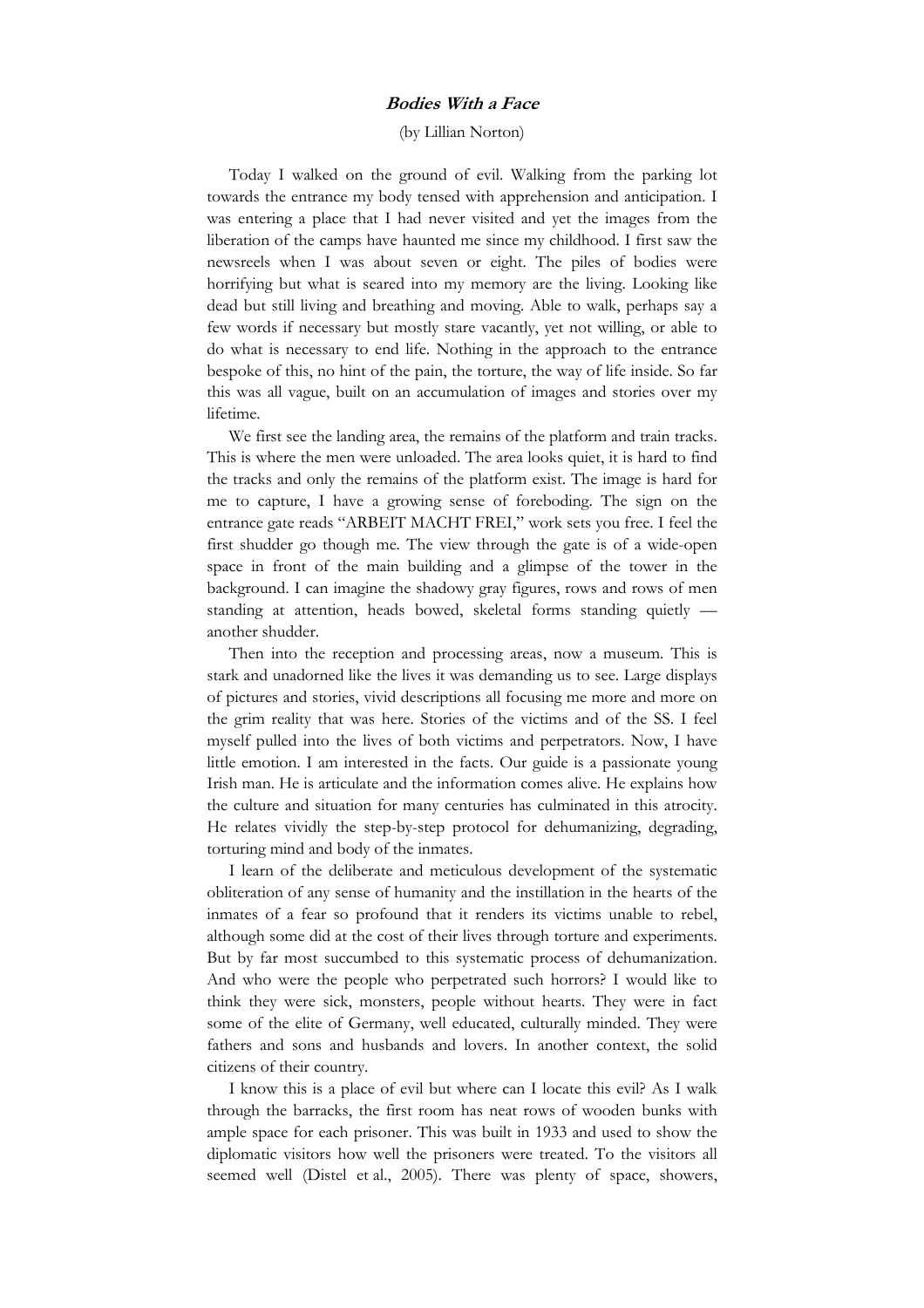prisoners diligently working at their places and all was meticulously clean, the floors polished to a glossy mirror finish. These visitors did not know of all the rules and harsh punishments and executions that instilled fear and compliance in the prisoners and so of course when seen at their workbenches they seemed involved in their tasks.

We move to the next room of 1938. Here it was more crowded, the water fountains were only for show, still not horrifying. Then the last room was barred off because allowing us in would not meet current safety standards. Here lived 700 men crowded together, beaten daily, tortured, and degraded.

I feel disoriented — caught in a time warp — sometimes past and sometimes present. I look for my colleagues to ground me in the present. I am successful at first but as we stay longer they too are drawn with me into the past. We are all in that world together; immersed in the evil we are studying and grappling with. How do I understand this? Is it understandable? I would like to think I would have acted differently, heroically, but . . . there is the very real possibility that I would have been like the other citizens, oblivious, not knowing, not wanting to know. What would I do? Would I be able to live with knowing and being helpless? Would I be vocal with my concern and risk the scorn of my peers, risk my life? Of course I can now hope I would do the 'right thing' but in the moment how would I know the 'right thing'? Would it be to protest and perhaps risk my life and the lives of my family members? To be silent and live with the guilt? Maybe it would be better to not know and not recognize what is going on around me. Do I really have a choice or will circumstances of my present life and history dictate what I do?

We move out to the area of the barracks. Only two remain standing. The sky is gray and the quiet is pervasive. The visitors are walking silently, not much conversation, I too walk silently trying to capture the feeling of the camp and afraid I will do that and feel the helpless despair that in my fantasy is the prevalent feeling here. We walk past rows and rows of trees and markers indicating where the barracks were. There is a group of nuns holding a service at barrack 27. This was where most of the priests were held. I met them back in the shower room when we saw what remained of the racks for 'pole hanging' a torture especially earmarked for the priests. They were rounded up for protesting the treatment of others and paid painfully, with their own lives, after their bodies were tortured.

The images are becoming more and more vivid. We move past the perimeter fence and ditch and I can see the shadows of the desperate men running into the electric fence to end their agony. Especially in those last years these men were worked to death. Why feed or care for them when they were so easily replaced. Trainloads and truckloads of people were constantly arriving to add to and replace those who could no longer endure, who could not work and so were exterminated. We see the old crematorium. An innocuous looking building. Two ovens to get rid of the dead. Soon this was not enough; new ovens had to be built, six could not take care of the dead. They were piled up in rooms and outside. Piles of bodies waiting cremation — "waste management" as it was referred to by the Nazis (Distel et al., 2005).

Horrible as that image is, what haunts me more is the thought and realization that each of these bodies had a face, each endured the agony of camp and each was a person with hopes and fears, family and friends, each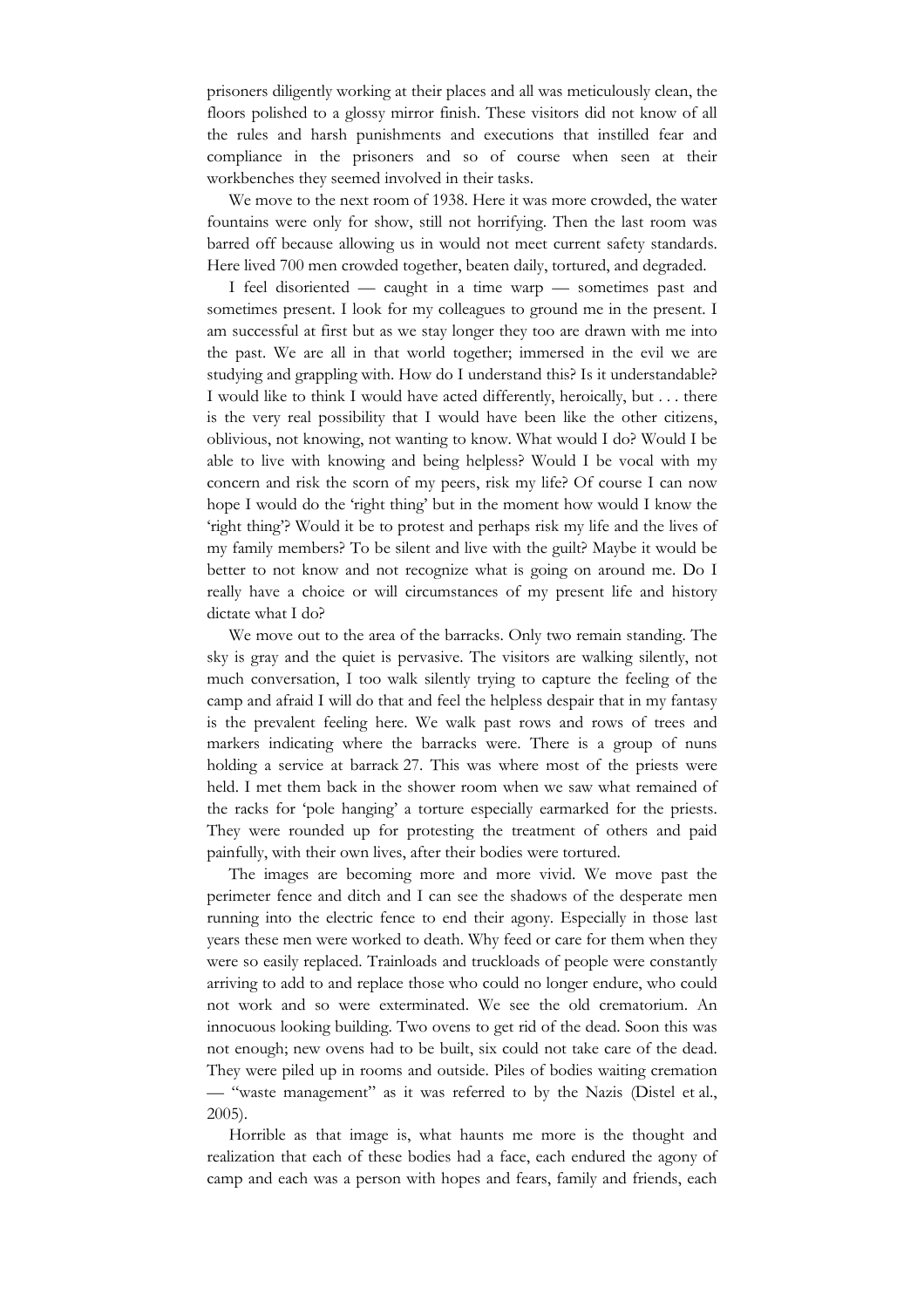worked and played and enjoyed life as best they could. They each had a story and thoughts and feelings and dreams and dreads. All this was taken from them and though I shudder at the enormous numbers, and horrors of dehumanizing and exterminating so many, I shed my tears for each individual who I will never really know and can only imagine.

I live with the vague sense of guilt and hope that this could never happen again . . . but it has, in other ways, in other places.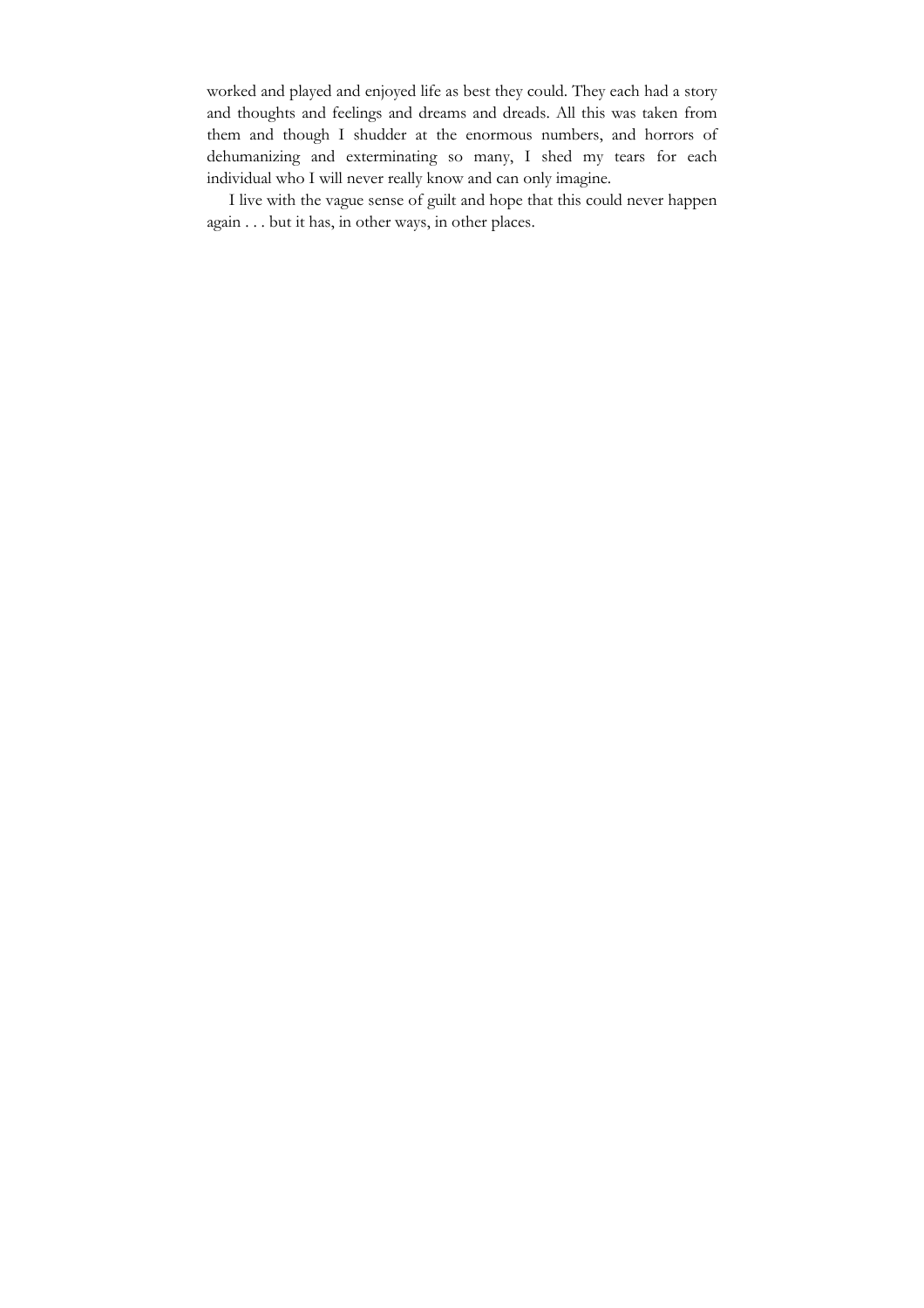# **Staying Silent**

# (by Malcolm Parlett)

After months of reading, we have begun our wrestling with what 'evil' means. Is it simply an extreme version of the unethical, immoral, degenerate, or unrighteous? Or does the word connote something more? The question absorbs me. By the eve of our visit, I venture that the word may even be a 'thought-stopper,' an over-simplified summary word that has lost much of its meaning. Does it really exist, other than as a religious or quasi-religious construct? Within half an hour of entering Dachau, I have undergone an immense shift. I realise I have been glib and avoidant: Evil existed here and it is no mere concept. It once saturated the camp, and seems still to cling to the shabby cement walls, 63 years on.

I have a reaction as I go through the entry gate: A body memory comes back from when I used to visit a friend in an American federal prison. The embodied reminder is of how everything changes as one crosses the entry line, even for a visitor: cancellations of power, threats of sanctions, and bureaucratic reductions of personhood, all part of an institutional system contained within an enclosed space filled with deliberate intention. I imagine myself having been arrested in, say, 1941, as a member of a despised minority. These attempts to grasp what happened mingle with flashbacks from my own prison visiting: feelings of resentful acquiescence, and suppressing of impulses to protest. Of course, there is vast difference between the Californian prison and Dachau concentration camp. However, the presence of the perimeter wall and the observation towers, as well as being a 'visitor' in both places, seems enough to create an echo — and also allows me a point of access into the otherwise unimaginable.

As I walk slowly through the museum, I shake my head, as if in disbelief. What words suffice — vicious, systematised, condoned, sadistic, barbaric? Any or all of these words apply ... Even though I have read about the camps, being here is different. I grasp after words and fall back on, yes, evil: It condenses the experience. I accept the 'old language' for its gravity, its silent, formidable truth.

Dachau was a testing ground, a place of Nazi R and D. Opened shortly after Hitler came to power, it became an SS stronghold, where the rule of law disappeared, abuse was refined, and brutality extended as deliberate policy. I realise the systemic nature of the evil, yet I also note how savagery arose as a result of individual human actions. Ultimately, a person, and not anything as abstract as a system, wielded the whip, broke bones, kicked someone to death, or inflicted specific acts of torture in the guise of medical experiment. Equally, those prisoners who stood against the system, usually dying for doing so, or worked heroically to save fellow sufferers; and others who collaborated and betrayed, were also making individual choices.

Afterwards, back where we are staying, I keep on thinking of the people trapped in this hell, deliberately organised by other human beings to overwhelm, degrade, and destroy them. I stumble into familiar philosophical haunts about personal responsibility. Some exercised power and their choices were compliant and system-supported. Others, powerless, still had choices, albeit wrenchingly existential — like to run for the fence and be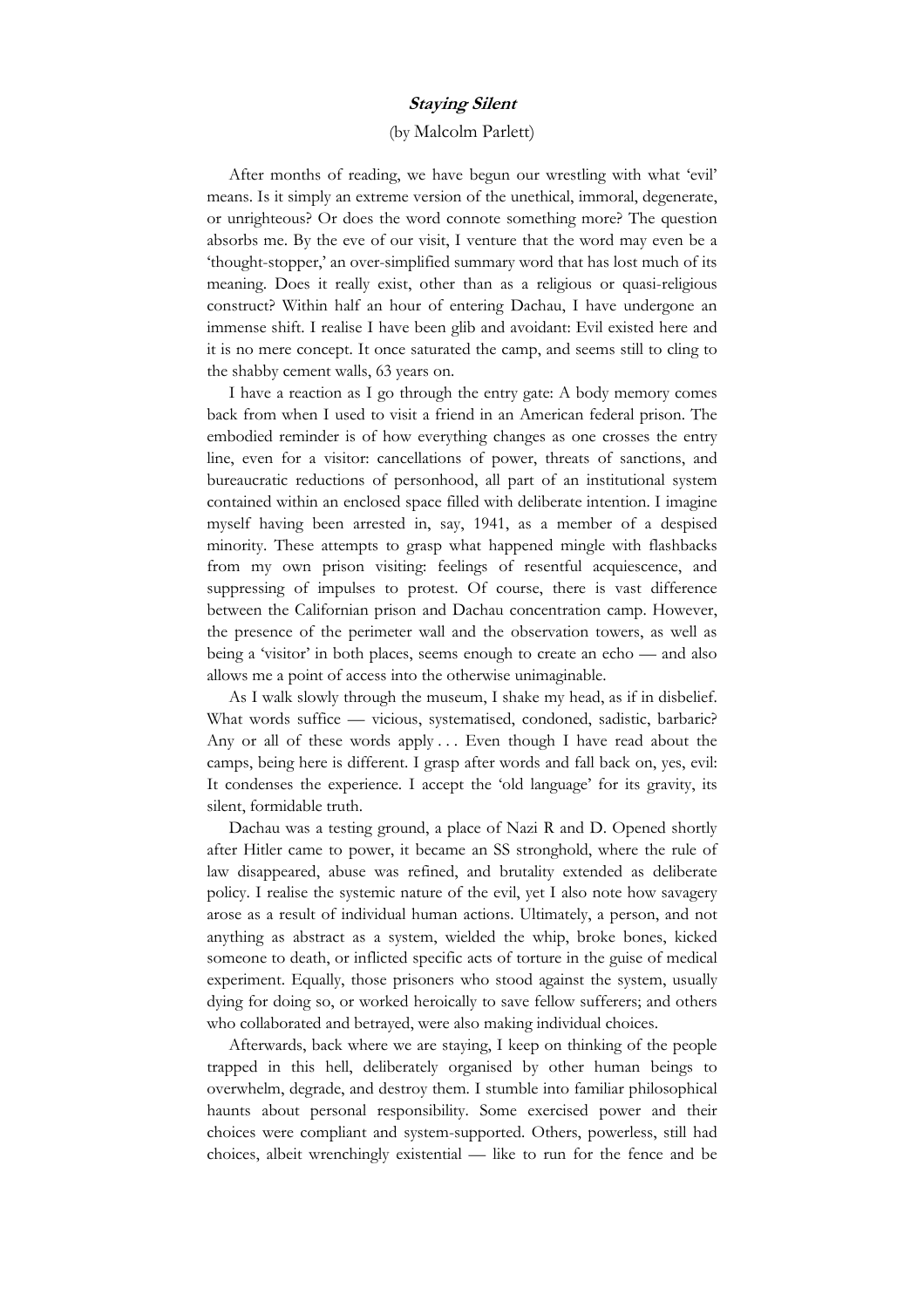shot, resist covertly, or play the system. But people always have choice, even with vast system pressures.

In the group, Frank voices surprise when I speak such ideas. What of my writing about field theory and the power of context to shape experience? Have I abandoned my belief in human beings as forever situated, their selforganising never proceeding in a private existential space apart? I am startled by the question, and realise I have become so overwhelmed in the appalling detail of Dachau, that I have bypassed my thinking about fields and contexts. Not least, I am absorbed in what would have been my own likely choices either as guard or inmate. Frank's question returns me to the safer realm of abstraction.

The old free will/determinism debate continues, but is it not obvious that we are *both* socially constructed through and through, *and* that we can experience the act of choosing? Thus, an SS guard and a Jewish or gay man he is abusing are both caught in the 'same/different' environment, albeit experiencing the encompassing system in starkly contrasting ways. Momentby-moment each operates alone and in relation — one (cast in a particular role) strikes the other (in another role), with greater or lesser force; the receiver of the blow may cry out or bite his lip to silence his pain. Each responds to his present situation within the special context, and in so doing reveals his practised patterns, including his choosing, his sense of himself, his values and entitlement. He is also imagining how the other party is framing the shared encounter. Remember, too, that the violence is occurring here, not in a schoolroom or a seedy backstreet, even though embodied memories of violence experienced earlier in life — for both oppressors and the oppressed — must have been evoked as well as drawn upon as precedents.

The usual arguments strike me as dualistic and naïve: Free will promotes hyper-individualism, determinism reduces humans to robots. Unpacking multiple influences acting in a situation is inevitably complex. Our focus in Gestalt therapy theory is on field, transcending the dualism and acknowledging a more complex, reversible, multiply influenced situation one where human beings and their surroundings are considered together, not apart; and in flux, not in presumed steady states. Thus, all factors can play a part in what happens at any one time and place — an evocation of an event long ago, a present system constraint, accumulated patterns, or moments where surprises can happen against seeming probabilities — like moments of grace or *kairos*.

I am left with another thought. Acting as Gestalt practitioners, we have it in our power to act in ways that harm others, for instance by reducing the other from a Thou to an It, and thereby set off down the path to evil. Initial steps occur through thoughtlessness, neurotic patterns, crossing a boundary, stereotyping others, or self-righteousness. While Evil with a capital E can easily be confined to Dachau-like horrors, it is evil with a small e that we are more likely to encounter in everyday working and personal life, and we can fail to regard it in all its complexity, or choose not to confront it at an early stage. In short, though we are supposedly field-aware and know about cocreated situations, the knowledge does not inoculate us against sometimes falling into grosser, over-simple ways and views, just like anybody else. Striving to act impeccably and with greater field awareness does not prevent us from sometimes forgetting the best of what we know, especially when stressed or off-centre. When we consider 1933-45 Germany, it is easy to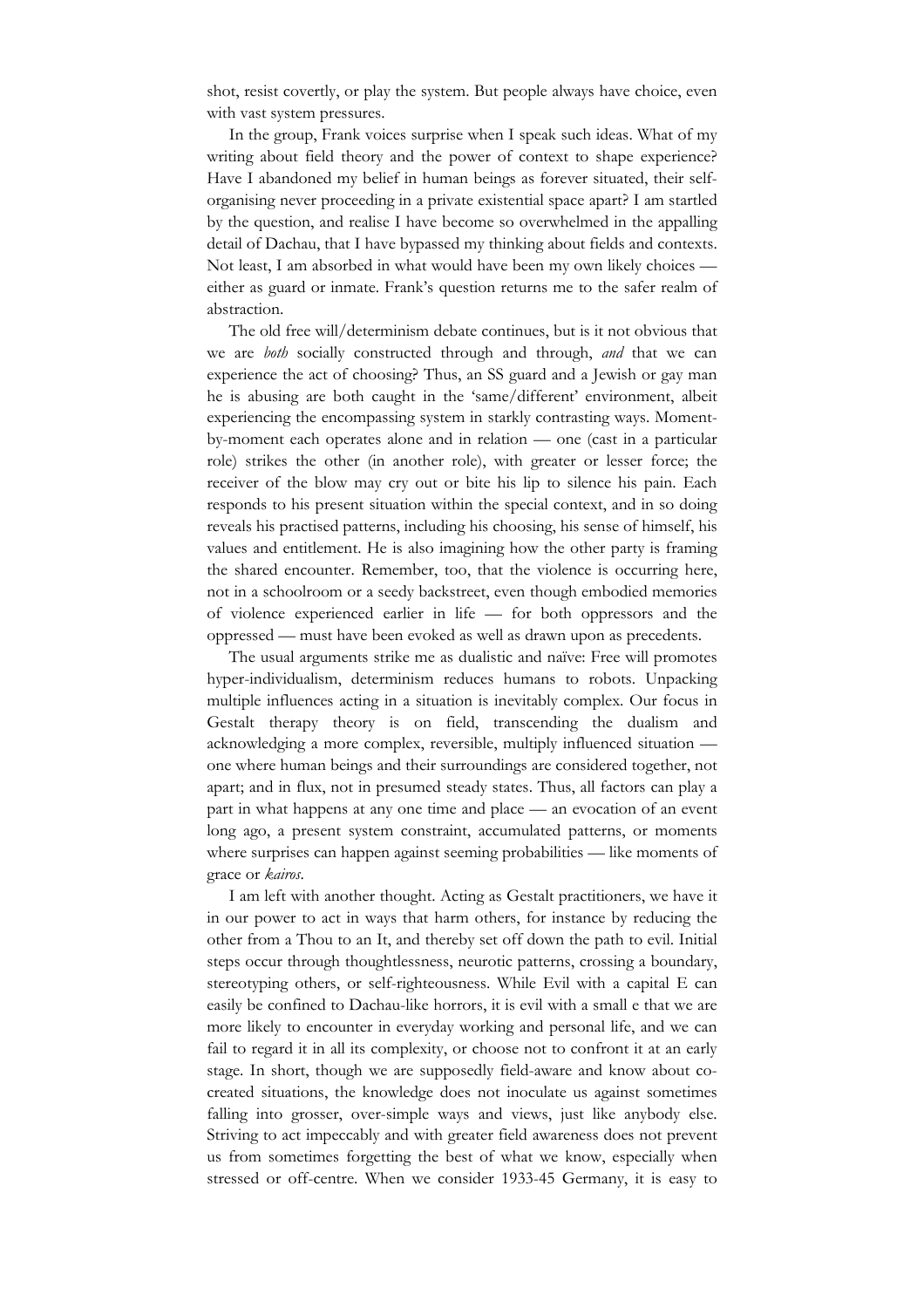judge those who stayed silent or unprotesting, or who got caught up in collective depravity against their better impulse. But in judging, we can also forget the slippery slopes that any of us can slide down.

Writing about Dachau is one thing. Being there is another. It is gratifying the museum exists, and that so many visit, many in a spirit of pilgrimage, so that the potential silence of forgetting or denying is broken again and again. However, there is another meaning of staying silent. Immersed in both worlds — 2008 and 1933-45 — and impacted at a felt sense level, silence helps to cope with the enormity of my reactions; conversation can disperse feelings. Towards the end of the visit, I find the chapel tended by a silent order of Carmelite nuns to be the place where the deepest silence reigns silence as a means of staying with rather than deflecting from, as a support for integrating. Passing through the entrance gate again, this time from inside to outside, I am still carrying the silence within me, even as I feel the relief of departure.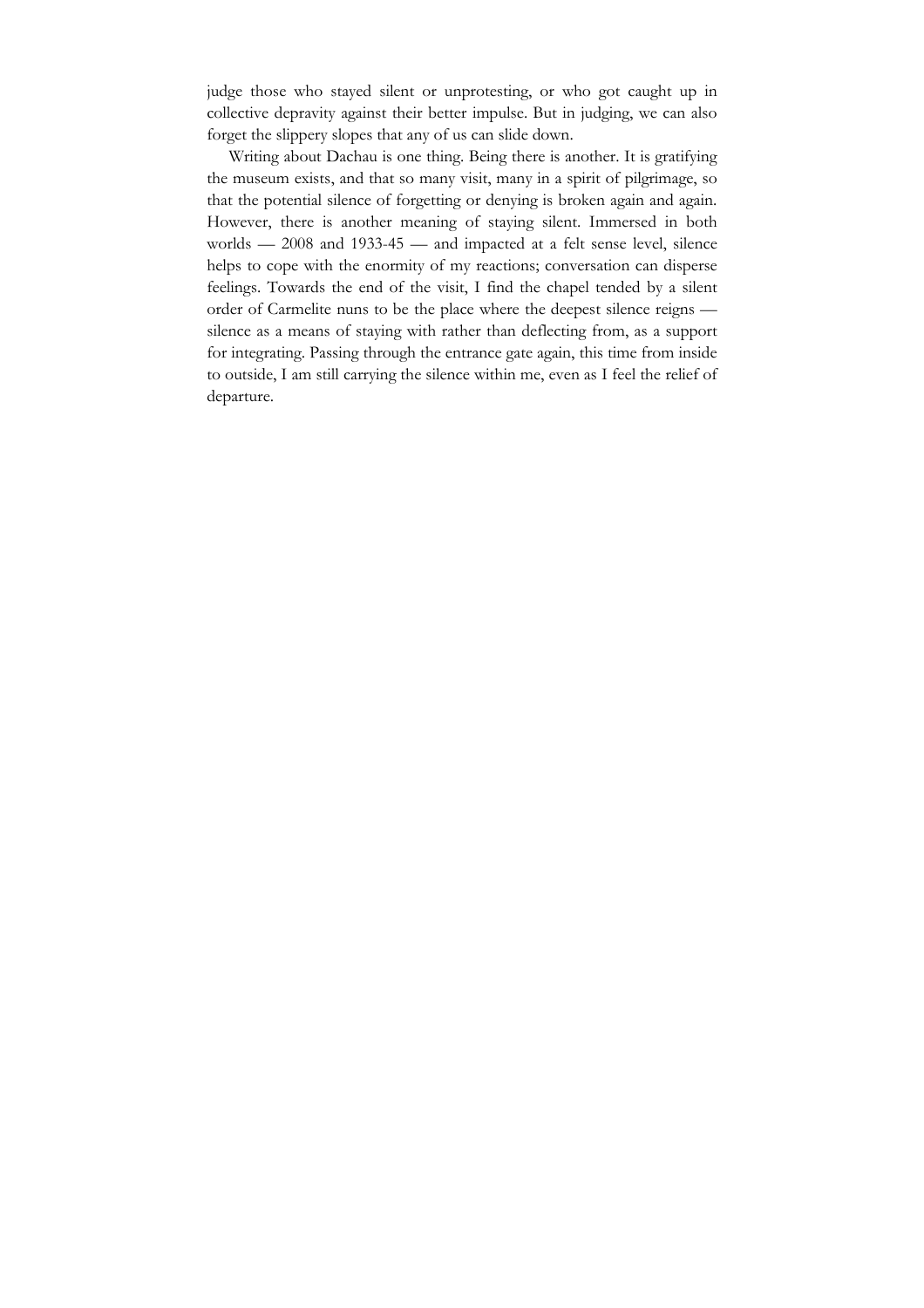## **Being Accountable**

(by Lynne Jacobs)

"I think I know what it might have felt like to be a well-intentioned German during the Nazi times." I wrote these words to Frank on the eve of the American invasion of Iraq. Five years later I was walking around KZ Dachau, thanks to the field trip he had arranged for our study group.

One of our texts was a study by historian Anne Harrington (1996), tracing the intellectual history of holism and gestalt psychology in Germany, and how one major strand of holistic and gestalt thinking had provided a veneer of scientific respectability to the Nazi worldview. A chilling and sobering read.

It made me reconsider an argument I posited a few years earlier in "Ethics of Context and Field" (Jacobs, 2003). In that article I averred that field theory supported the "politics" of dialogue, inclusion and care. Harrington's book showed me the dangers of that argument. Field theory, holism and other cherished epistemologies can be used for good or for ill. Levinas' assertions ring true to me now; "first there is the face" (Lévinas, 1969<sup>4</sup> ). One's ethics precedes one's epistemology, and shapes the usage to which one's epistemic position will be put.

"First there is the face." This mantra haunted my visit to Dachau. I looked at the faces in photos. Those of the suffering, tortured, soon-to-bedead inmates, and those of the administrators, doctors and guards. The first time I remember seeing photos of faces of the holocaust, I was eleven years old. A collection of men and boys in ragged striped uniforms clustered behind barbed wire, some staring into the camera, others looking around mournfully, some with eyes averted. Emaciated, bald, they looked like apparitions to me, not like human beings who had desires, loves, the same basic needs as I had. I stared back at those faces. I imagined that I was a guard. I thought to myself that I could easily kill these people who were no longer people to me. I could not see the humanity in the bedraggled collection of misery. Suddenly I was awash in powerful guilt and shame. That appalling moment of revelation was a touchstone that has guided my ethical life. I realize now that in my encounter with those faces, I encountered my own evil.

Many years ago, on an earlier Dachau visit, I summarized my experience as follows:

All my life I had felt a vague sense of guilt about being alive, and was not very strongly attracted to being alive. Then I visited Dachau, and from the anguish of the experience, I emerged with an affirmation of life. I decided that the only true renunciation of Hitler was to live as vitally as possible, and not to let his destruction of other people destroy my meaningful life. (Hycner & Jacobs, 1995, p. 88)

 $\overline{a}$ 

<sup>&</sup>lt;sup>4</sup> "The way in which the other presents himself, exceeding the idea of the other in me, we here name face. This mode does not consist in figuring as a theme under my gaze, in spreading itself forth as a set of qualities forming an image. The face of the Other at each moment destroys and overflows the plastic image it leaves me" (Lévinas, 1969, pp. 50f.).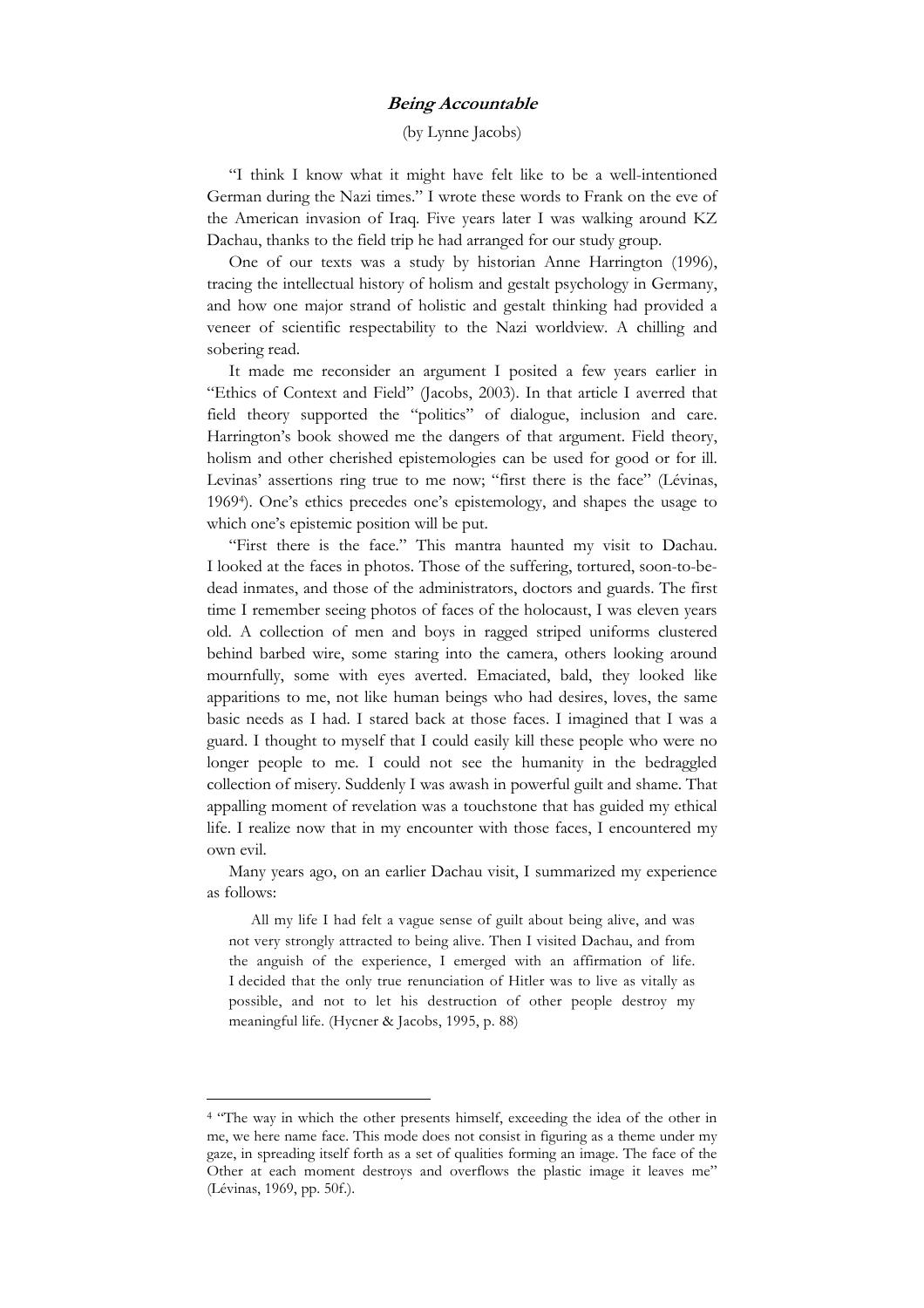I had identified with the victims. I have enough Jewish ancestry that only the accident of history had allowed me to be a visitor to a Nazi KZ, not an inmate.

This second time, I went with our studies of evil reverberating through my body. Reverberations of the thin, contingent, unpredictable line between my capacity for evil and my capacity for good. I looked at faces. Could they move me differently now? All the faces, not just victims, but also the perpetrators, whom I might also have easily become? And then I met a live face, three dimensional, with a body and a voice. I was moving slowly through the *Appellplatz*. I had just come from visiting the Jewish memorial.

The architecture of the Jewish memorial grabbed my heart and twisted it into a wail of despair before I could catch my breath. One enters by walking down a path into a dark stone "dungeon." The dark rounded stones looked like skulls to me. A shaft of light touched the heavy rock dungeon floor. It emanated from the only opening, high in the conical roof, way out of reach of any who might wish to know of daylight again.

On the *Appellplatz* I overheard a married couple speaking in English. They looked a little disoriented. I approached, and full of my own recent experience, I asked if they had visited the Jewish memorial. The Wisconsinborn wife said they had, and were now looking for the archives. The husband, speaking with a European accent, told me that he wanted to find his name. He said that he had been here in Dachau those many years ago. Instantly, tears were flowing down my face. I was embarrassed, shy, worried that I was intrusive. Kind looks passed between us, but no other words than a choked, "I hope you find it." We parted. I wish I had stayed. I wanted to speak more with him, and yet no words, no interest, felt appropriate. As I reflect on it now, with tears as I write, I think maybe he wanted to find the written record of himself as a face before he became a number.

Hours later, back in our cosy meeting room, my colleagues spoke together of our experiences. We struggled with meaning, meaninglessness and meaningfulness, and in this group of dedicated, thoughtful people, we began to wrest words from the darkness that threatened to envelop me (and us?). I was grateful and filled with love as my colleagues, by their mere presence with their experiences, supported my heart to find words for mine. At one point we referred back to the philosopher Susan Neiman's discussion of Camus. Conversation turned to hopelessness, to despair, and to the Sisyphysian task of going on living and doing in a world in which meaning itself was exposed as a cruel trick. On the one hand, some forms of meaning seemed to betoken a strand of hope that might sustain one in a situation in which others aimed to break one's will by ruthlessly crushing the very idea of meaningfulness. On the other hand, meaningfulness was a powerful and chilling tool of destruction. The righteousness of the Nazified form of holism — built upon ideas that animate Gestalt therapists today — made the very idea of trusting in my world of meanings dangerous folly.

I resisted looking for some kind of hope. Radical contingency was all there was. No one of us could inoculate ourselves against capitulating to evil if circumstances test us. We only need look at what happened in America after the 9/11 attacks. Fear took hold, and Congress and much of the country lined up to sign away our democracy so that we could have "security." I too was afraid. I spoke of how on the second day that planes flew again, I heard that some passengers were prohibited from flying because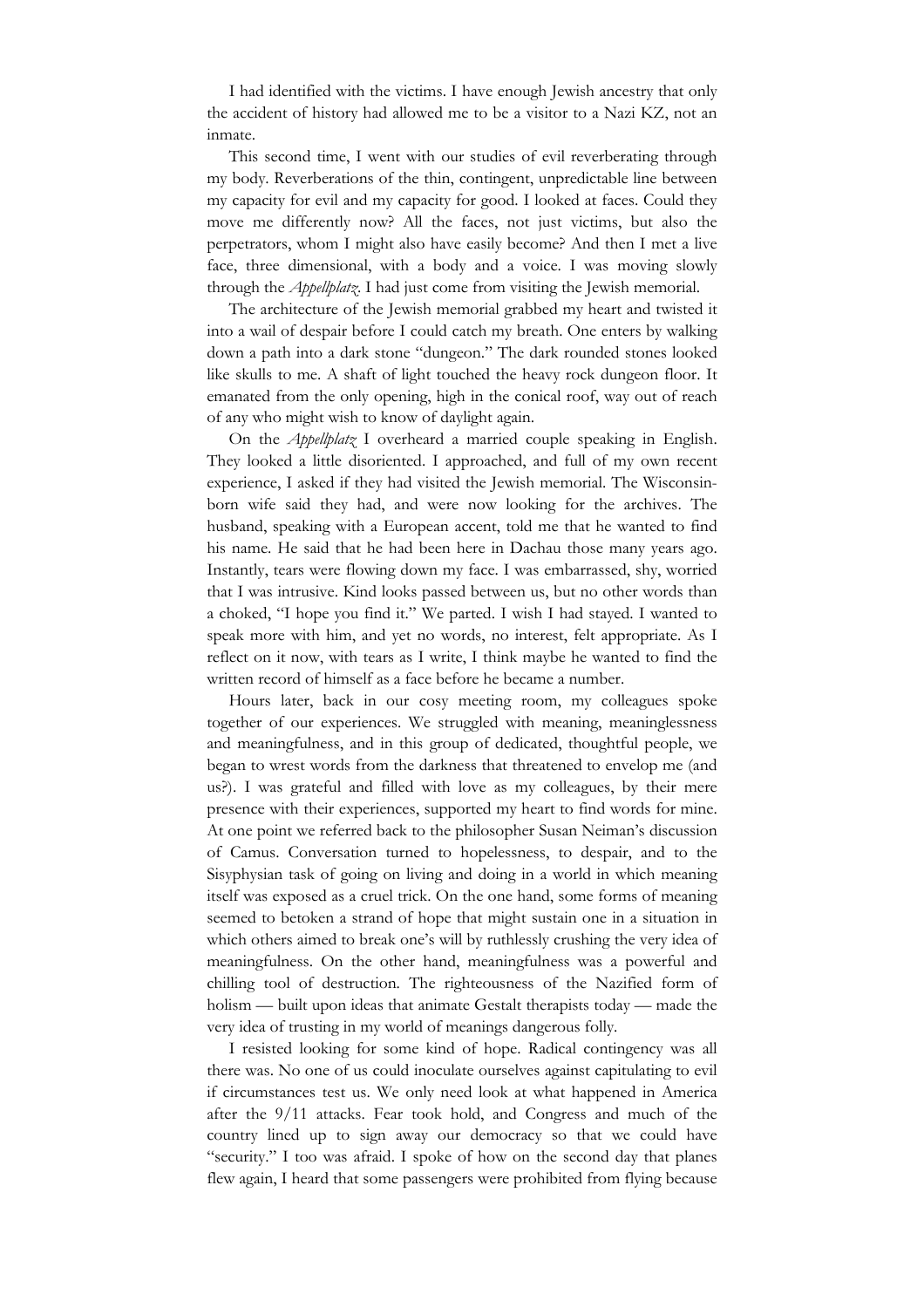they looked "suspicious." I was torn. My ethical convictions led me to oppose such pre-emptive restrictions. However the gripping fear in my chest drew me to identify with the flight crew and the risk they were taking just by doing their ordinary jobs. I felt a shock of confusion and dismay at my moral equivocation.

I then realized that there was something that mattered to me, something that offered a sense of meaning in the face of my impotence of the moment. I blurted out that although I could not prevent my government from wreaking destruction on others, I have a commitment to having our country stand up and face the world. I am prepared to have the world (the injured and those who bear witness) hold us to account.

The Germans have taken that path since the *Nazizeit*. They have done so with an integrity that might serve as a beacon for my country. I hope so.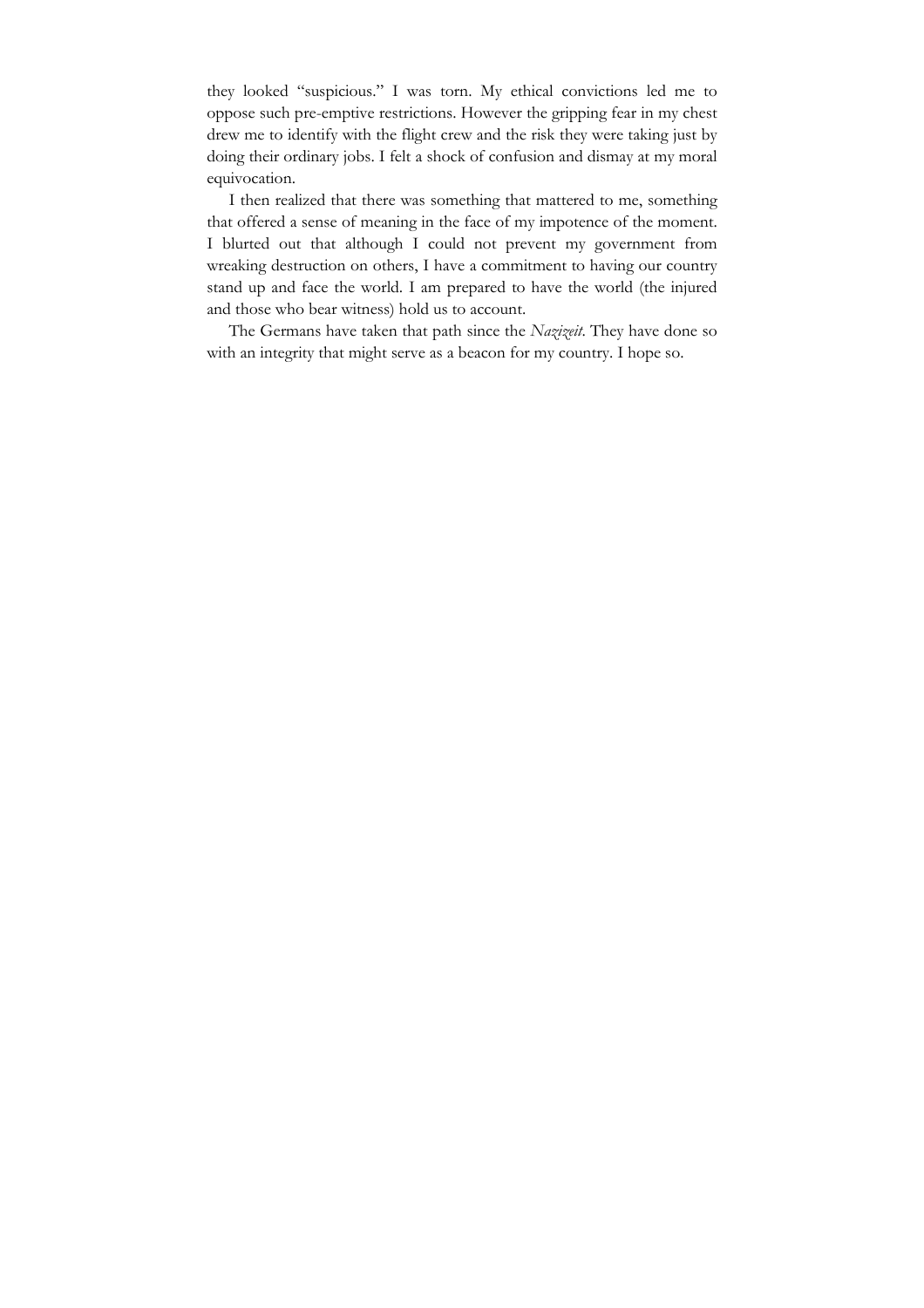## **Ravishing Beauty:**

#### **In Our Darkest Hour What Will Sustain Us? 5**

(by Sally Denham-Vaughan)

I approached our visit to Dachau with growing reluctance and increasing shame at my perceived "weakness." There were echoes of other times when my courage and resolve to defend the good had failed me and instead, I had stood silently by — "by-standing" it is called. How reassuring a technical term can be. How shocking to read how most of Germany seemed not to have known about the death camps — how shocking to see that when faced with even this small cry for courage to act as witness, I am tempted to slip soundlessly away.

Instead though, I find myself travelling to Dachau in a minibus amid the unreal air of a trip with friends to a jolly picnic. We are entering the manifestation of our reading; talk about a juxtaposition of banality and evil. Indeed, Hannah Arendt had used exactly that word, "banal," to describe Eichmann at his trial. A nondescript civil servant intent on doing a good job, that in his case was ensuring smooth dispatch of Jews to death camps. I reflected uncomfortably on my own public sector employment: too distressing! I ate cake and drank coffee instead.

Walking around the main Dachau building was an assault of so many stories, bodies, systems and choices. If life could end like this, using human "reason" to systematise death and destruction on this scale, I saw how Neiman (2002) concluded that Reason can never give an account of Faith, and can never be trusted. Instead of building a modernist utopia, Reason had ended up building the Nazi death camps; manifestations that epitomise both religious and political disappointment and lead to despair for both justice and ethics.

I raged and wept my way around and then Lynne, you of all people, suggested we go and see the religious iconography on the site. I suppose it takes an atheist to suggest looking for God in such a God-forsaken place.

I cringed as I approached the Catholic crucifix. How could I look at this image and imagine a loving God, having just heard the Nazis hung their victims on crosses as a punishment for a dirty floor? Often they did it just for fun — not ever for redemption — but just to inflict more suffering.

I felt pain as I looked at you, Jim. You so long for God and I had so wanted in this place to be able to preserve something of that. I turned to my husband, the vitriol spat out: "Where's your God, your theology right now?"

Your answer to my question was resonant to me: "Maybe all we can hope is that there is light at the end of the tunnel." I thought of the Horkheimer (1970) article that Frank had given us, in which he speaks of the "longing for the other"; God as a process of hoping rather than a solution to pain or troubles. Taylor's "craving," that he finds "ineradicable from human life" (1992, p. 44).

We paused together and reflected on what had sustained us over the past difficult year. I realised that for me this was not "light at the end of a tunnel"

 $\overline{a}$ 

<sup>5</sup> I am grateful to members of the Pacific Gestalt Institute Winter Residential community who, unknowingly, provided this title. I cannot recall who exactly coined this phrase, but it stuck in my mind and emerged as appropriate to this piece.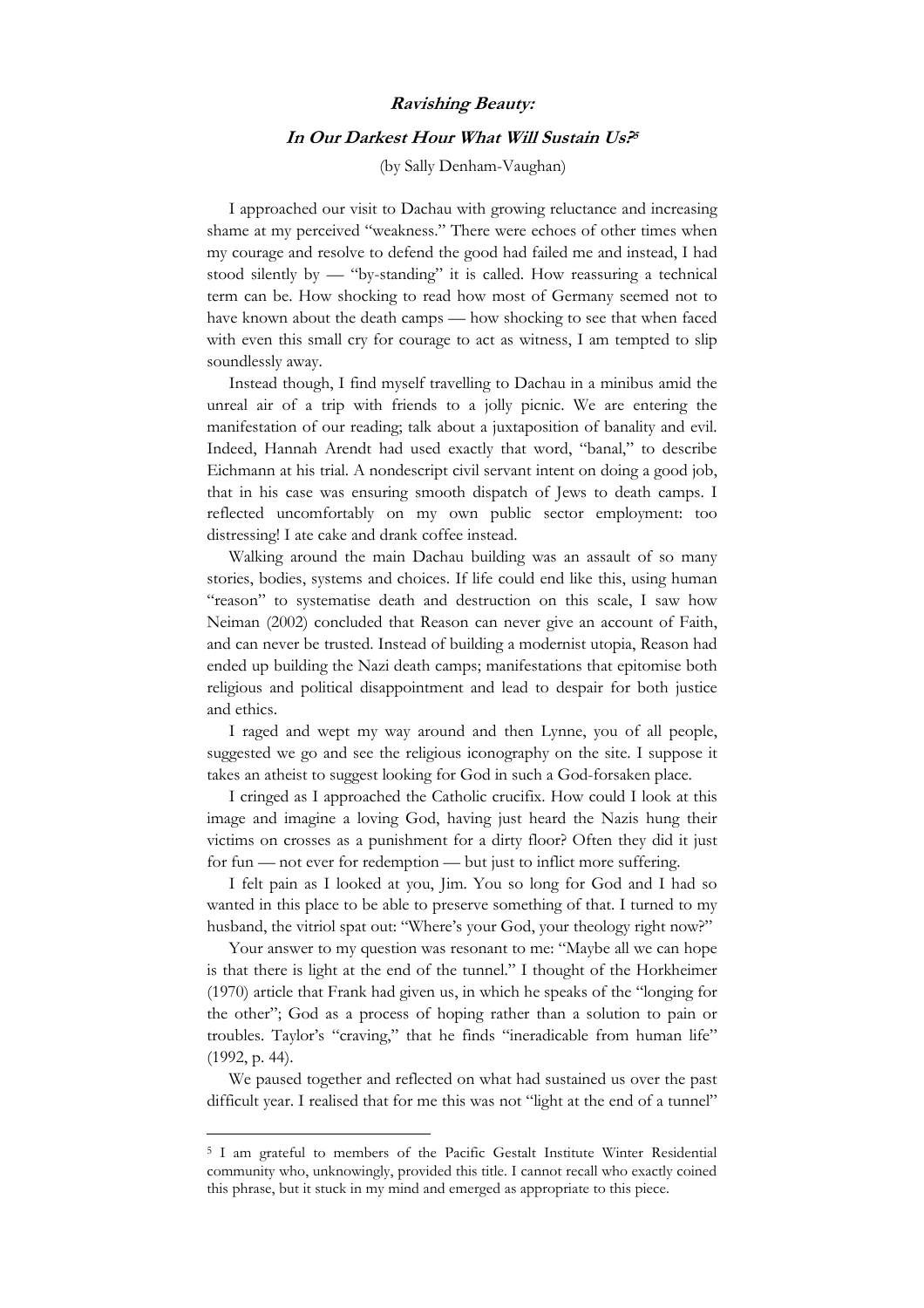or the promise of better things to come. Instead an immediate presentcentered sensual Beauty in its various flaming forms; the garden, the roses, the hills, our dog, friends, family and early morning birdsong. Never was I so glad that I had chosen an aesthetic form of therapy. I found myself agreeing with Nietzsche that there is no point, no goal or "meaning" to life. We are sustained by the experience of beauty, and a hope that we might be fortunate enough to have sufficient beautiful moments that we would chose to live our life again. The "*amor fati*"; but it proved so hollow to those who's lives ended in the death camps. Yet I found I could not reason for more.

Walking towards the Jewish memorial, I felt fully aware of the pain that people in Dachau must have endured, the despair and the slow erosion of hope that anything better, let alone beautiful, might sustain them.

The Jewish memorial is a small, grey, blackened pile of stones from the outside. Turning the corner, I realised that behind the low hump, is a tunnel down through the stones into the darkness; it looked like a pit, a grave, a soulless and empty place. The memorial was fitting so many images of that day and what we had seen; death and despair.

Yet, on entering I realised that at the end is a funnel of light and a single band of gold metal ascending from the floor to the ceiling; "light at the end of the tunnel." I looked at you again, Jim; here was the metaphor, the structure and the incarnation of what you had wished for. My reason cannot explain that experience, but it went someway to restoring my faith. And in the darkness, the light had an incredible beauty, with a seeming substance all of its own.

I went home and washed, I could not wait to scrub away the dirt and suffering of the day; to "sanitise" as you put it, Carol. I found myself reflecting on both the darkness and the light and how fortunate we are; those of us who can still hope and find beautiful things to sustain us.

Later that night, Frank, you raised the story of Sisyphus and the rock; a story that well summed up my sense of struggle in life to repeatedly push my various "concerns" uphill, even though I know that in all probability they will soon roll back down again. We discussed whether this was simply a habitual act that we undertake for want of something more meaningful to do.

On reflection however, I concluded that it is exactly this process of continuing to push against life's burdens that, in spiritual terms, can be described as faith. Within a psychological frame, we would define this as "resilience"; the quality of being able to sustain passionate engagement with life even when one has endured trauma and suffering. Increasingly, researchers such as Goodman and Scott (2005) are finding that this quality, which can be measured in even very young children, is predictive of mental health throughout life. It seems to defend against what Critchley and Bernasconi (2002) call "active and/or passive nihilism" — the tendencies to either destroy, deny or withdraw from a meaningless world.

Interestingly, and of great importance to us as therapists interested in the sustenance of ourselves as well as our clients, one of the strongest correlates with resilience is an interest in aesthetic pursuits such as the arts, music, or even gardening (Kuo, 2004).

So at the end of our group what have I learnt? That to endure, sustain and live well, I need to go gently with myself; to sublimate, or deflect from, my pain and focus on something more pleasurable and aesthetically pleasing.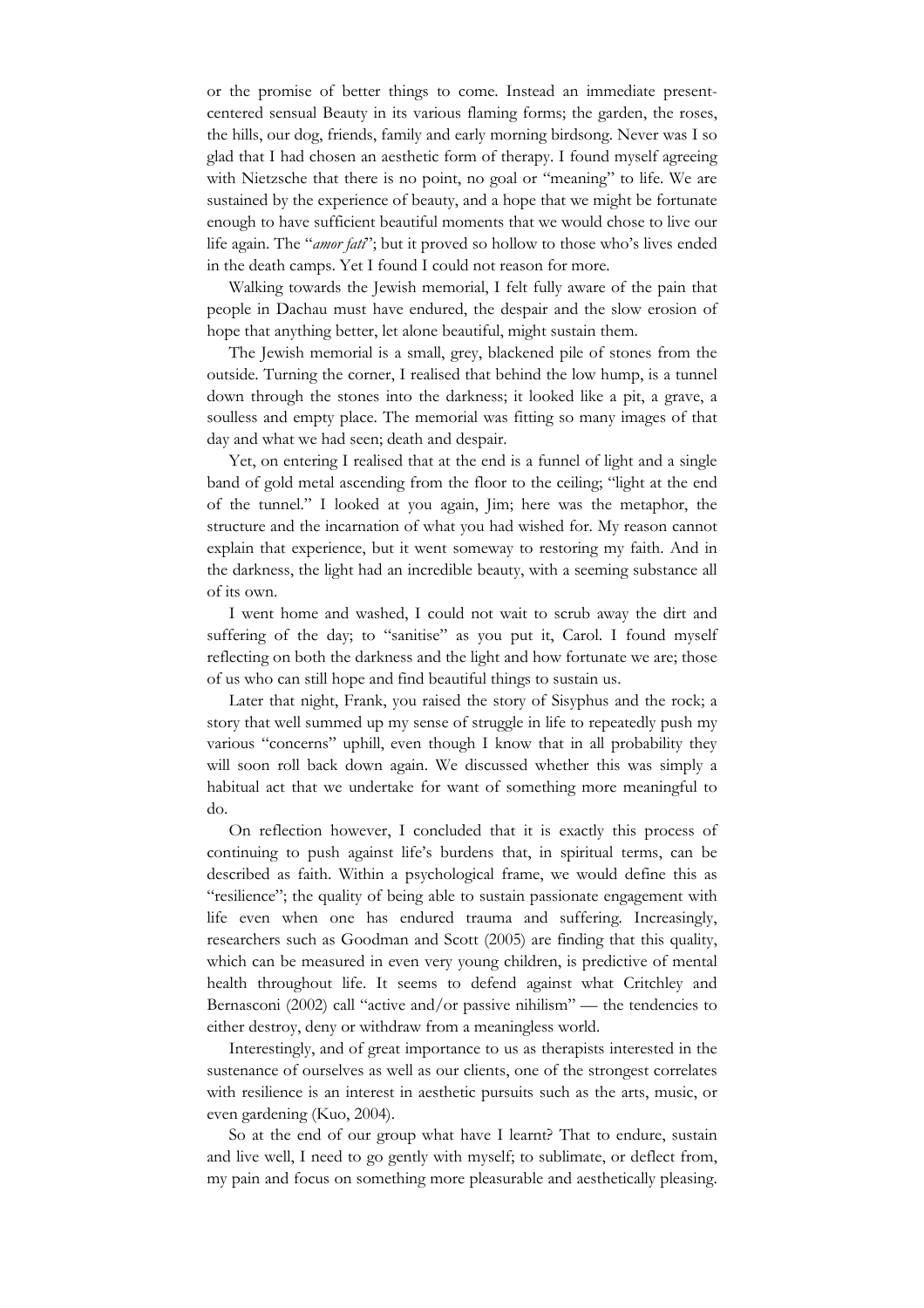Far from "staying with" my trauma and despair, I can choose not to stimulate these neural nets and focus instead on soothing and relaxing contact and connection. For Gestalt therapists this raises interesting questions about our core concept of the Paradoxical Theory of Change; increasingly research would seem to indicate that if you can avoid pain and suffering, you should.

This raises strong cautionary notes for those therapists who still insist on using cathartic and abreactive "re-experiencing" strategies; maybe listening to soothing music together would be more healing (see Staemmler & Staemmler, 2009, for a full overview of relevant research).

Finally, within this study phase, I have seen that human life often ends in despair. Yet the beauty of some moments means that, most commonly, we chose to go on living, resisting nihilism and shoring up our resilience. As John Keats, a philosophical romantic (like most of us in the Gestalt world) writes in *Endymion*:

A thing of beauty is a joy for ever:

Its loveliness increases; it will never

Pass into nothingness; but still will keep

A bower quiet for us, and a sleep

Full of sweet dreams, and health, and quiet breathing. (1818/1987, p. 59)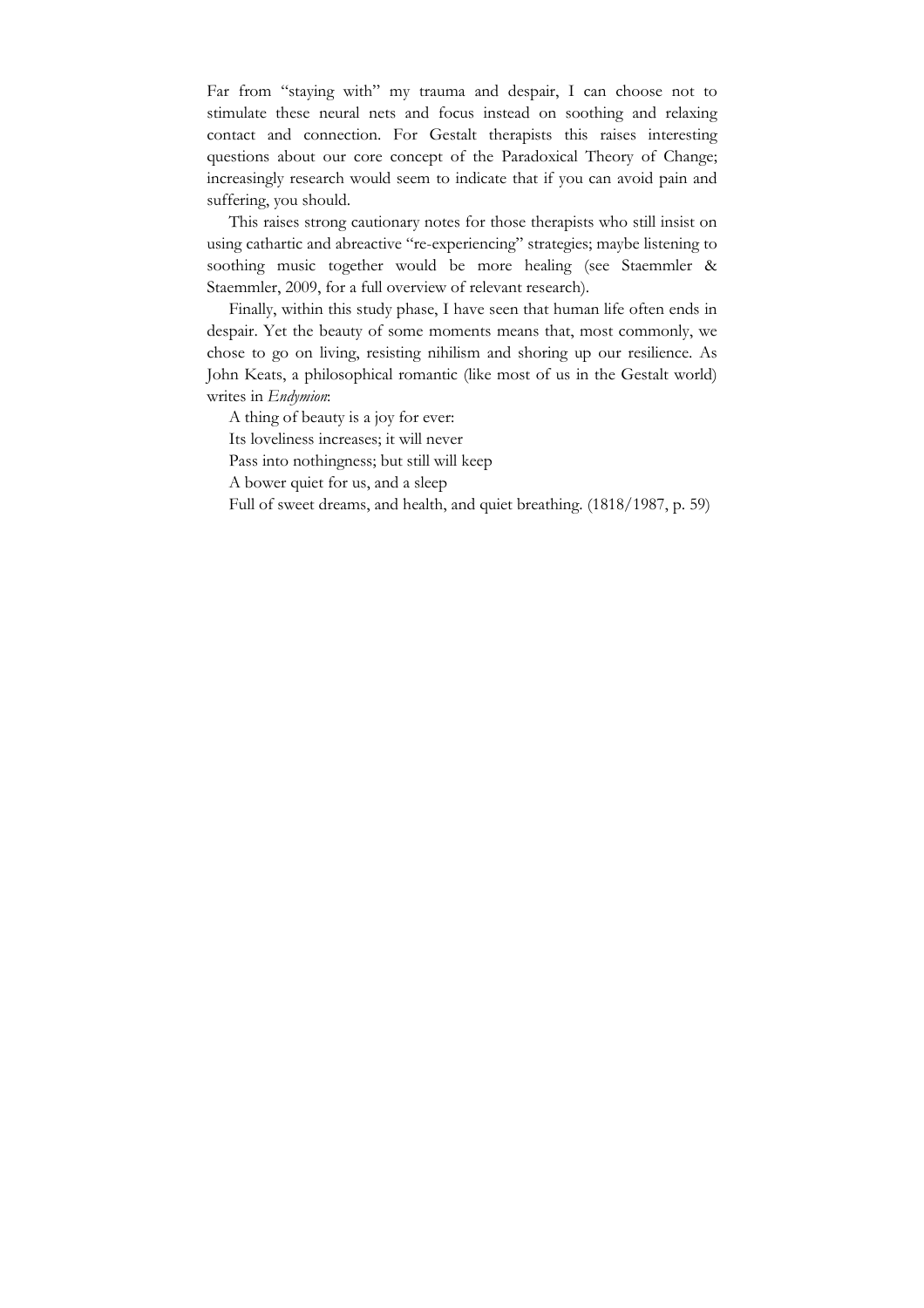## **Dachau and the Death of God?**

(by Jim Denham-Vaughan)

Can we put our faith in anything anymore? Susan Neiman (2002) in her book *Evil in Modern Thought* describes how the Lisbon earthquake of 1755 destroyed our trust in the goodness of nature, while the holocaust destroyed our belief in humanity. All attempts at theodicy came to an end after 1945. "My God, my God, why have you forsaken me?" cries the ageless agony of man in Psalm 22; because "God is dead," retorts the philosopher. The atheist's bleak case looks strong, faced with the seemingly purposeless pain of existence. This essay searches for hope among the ashes of the holocaust, as we travel to the heart of darkness.

I was already feeling shame and a degree of trauma on the day we went to Dachau. A morning of mundane personal drama, with roots reaching back into childhood was still uncomfortably fresh in my awareness.

Shame: We go back a long way, yet I hardly know you, preferring at all costs to avoid our meeting. The discomfort of the urge to run and hide is strong, pushing me to seek isolation from the judgments projected into others' eyes. You are the barrier I put up to protect me from my self-disgust. Yet Malcolm, calmly sitting next to me in the bus, shows neither disgust nor judgment of his self-loathing neighbour.

We drink coffee in the car park of the concentration camp, and food in case we cannot stomach it on our return. Carol and Lillian start to sing "Springtime for Hitler" from the musical *The Directors*. It is a delicious moment, the warm Jewish humour of Mel Brooks' parody of Nazi hubris binding us together like refugees.

The path to the camp is through a building site, as though they are still repairing war damage. An arch with those ominous black iron gates, smaller than I'd imagined, has "ARBEIT MACHT FREI" shaped from the bars. An exquisite lie, was it meant to provide hope? Here freedom equalled death.

The camp looks innocent enough: a white gravel parade ground with wooden huts. Inside, the stone floors and white institutional walls protest their bureaucratic innocence. Yet here, the arriving prisoners were first inducted to the SS guard's brutality, designed for maximum humiliation.

Humiliation's daughters: guilt and shame.

I recall Buber's (1958) "Ich-Es," in contrast to the "Ich-Du" of contact. Deliberate humiliation renders "you" an "it." Lévinas (1969) describes our natural ethical response to 'the face' in its defenselessness, which signifies: "Do not kill me." What motivates the unnatural human desire to alienate and humiliate? Unethical acts leave us guilty.

The first exhibition details the rise to power of the Nazis, as the utopian 'New Beginning' of the Weimar Republic collapsed under the weight of reparations and economic crisis. The allies helped destroy the fledgling democracy. Yet, also there was German shame and widespread belief in a massive betrayal. Erskine (1995) notes how shame and impotent anger can lead to self-righteousness and the denial of the need for relationship. Was this then the source of alienation?

National Socialism's roots came from the desire for unity and holism, the very same roots as "gestalt" (Harrington, 1996). We learned the word: "Ganzheit," meaning "whole." These words cast long shadows. For German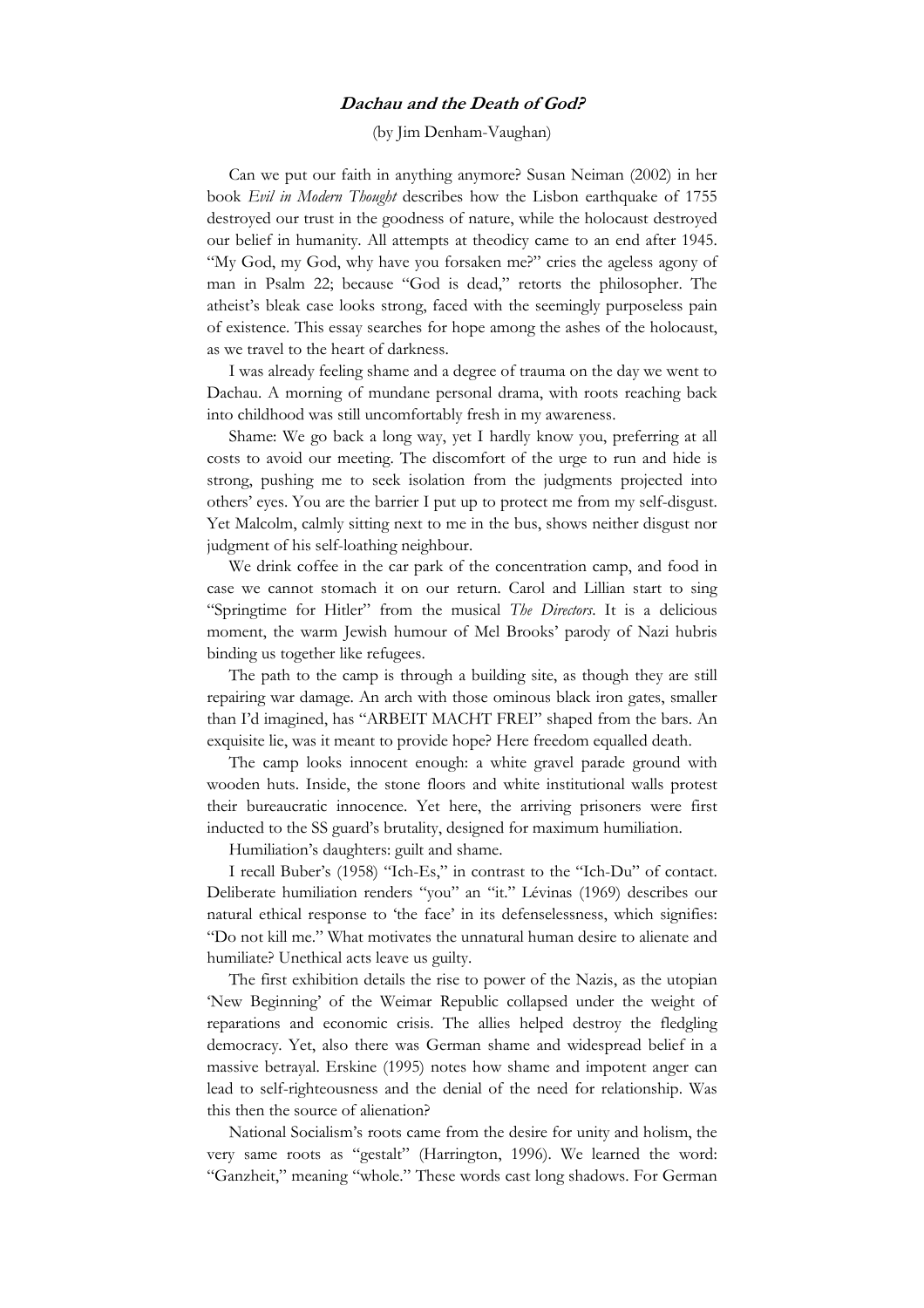nationalists, after 1918, 'alien' races, defectives and deviants became a threat to the integrity of the whole, a contaminant to be removed. Thus holism became hubris built on humiliation.

From the clashing of monolithic political forces, the exhibition unexpectedly turns to the personal effects, the treasured photos and mementos stripped from prisoners. Each prisoner became a number and a uniform with a coloured demarcation tag. Criminals were privileged over political prisoners, priests, homosexuals and, most despised, gypsies and Jews. The Nazis made victims complicit in their own oppression.

The punishments were severe and arbitrary. For a poorly made bed a prisoner was hung from a pole by the wrists in a half Nelson for one hour, often dislocating their shoulders. For insubordination, they were flogged, put into "the bunker"; a concrete hole too small except to crouch for 14 days, then flogged again (Distel et al., 2005). I think of the many brutal beatings and abuse suffered by the young Adolf Hitler at the hands of his father.

Degradation: fear, pain and hatred, beyond my ability to imagine.

I wonder about the experience of the SS guards: Their regimen was as strict as for the prisoners. Failure to shoot an escaping prisoner would result in arrest. Brutality was rewarded, leniency to prisoners punished. Zimbardo (2007) in the Stanford Prison Experiment (SPE) describes how ordinary students became sadistic in the role of guards; good apples turning bad in a culture of abuse.

Zimbardo (*ibid*.) also records how SPE prisoners lost awareness of existence outside the hell of prison life. How important must have been the small acts of kindness and courage by civilians at Dachau. A 17-year-old secretary smuggled out letters for the prisoners, and smuggled in food, risking her life. Such acts of kindness are like rays of hope.

As we regroup in the parade ground, Frank comes out of the shop carrying seven small carrier bags. He had bought each of us a copy of the exhibition book with an information CD-ROM (Distel et al., 2005): a small act of kindness, much appreciated.

Lynne remarks on the Jewish memorial; it is at the other end of the camp, but well worth seeing. So we set off, along the avenue of trees, visible as saplings in the photographs of Reichsführer-SS Himmler's visit in 1942. He'd vomited on witnessing the execution of Jews at Minsk; an embodied revolt. I recall Hannah Arendt's (1963) comment that only goodness grows deep roots, evil is superficial, disconnected — banal.

We reach the Catholic memorial; a cross, an altar and a metal gate to keep you out. I feel disappointed at these relics of religiosity, so empty of power or meaning. "So where is your God now?", Sally asks with disconcerting astuteness. I struggle with my thoughts as we walk on. Theodicy seems trite and shallow. Memories return of the misery of boarding school. "The only hope I could have," I reply after a pause, "is the belief that somewhere there is light at the end of the tunnel."

Yet, God is dead. The intervening, omnipotent ruler grew old, feeble and was murdered by the ugliest of men. He did not save us. What will replace God, asks Nietzsche, to save us now from nihilism? Meaningless suffering, without a cause is the blackest of all.

I recall Horkheimer's description of what remains: the human yearning for transcendence (Horkheimer, 1970), and think of Indra's net; each jewel reflecting every other and the whole of existence. Perhaps religion is a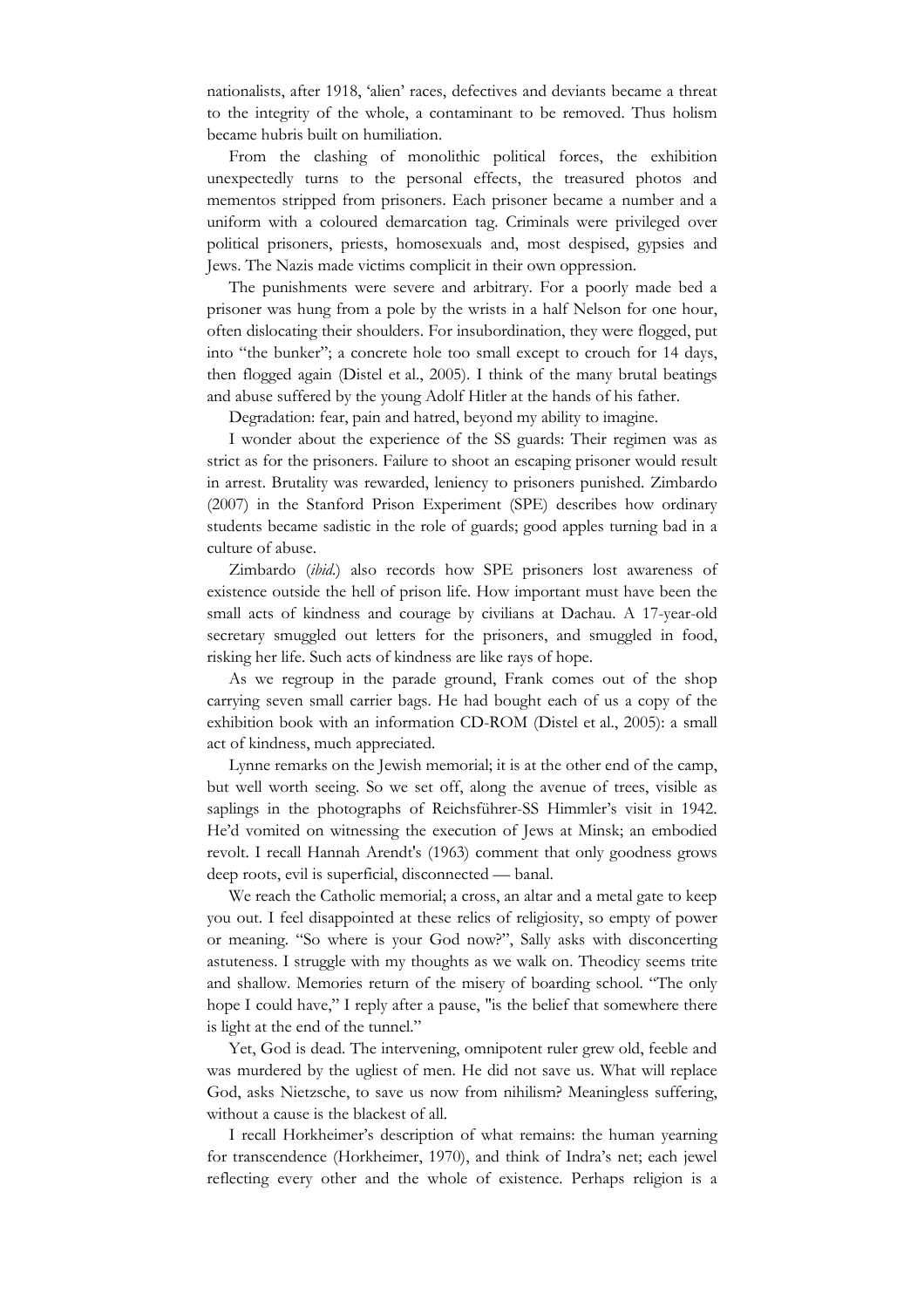yearning to reconnect to this infinite and beautiful Whole, beyond the limitation of our bounded, finite, fragile lives.

Connection means the reaching out to all other beings, by first becoming present to ourselves. It is the search for relationship with the Source of existence, the "Clear Light of the Void" the universal "I Am." Evil isolates and dehumanizes us through shame, fear, guilt and hatred. Only here, in the depths of our connectedness, can we confront these common enemies and find acceptance. Only here, in this embodied life can we embrace the estranged "Other."

All things must pass, including evil, degradation and suffering, but the I that is All — in all, goes on, forever unbounded.

The Jewish memorial stands like a black mound of skulls before us. Steps lead down into the dark interior, a hole in the ground: a grave. We descend into the cavern and stand in silence. Away from the daylight, it is difficult to see; the feeling is of being buried alive. Then Sally points; a line of lighter stone leads upwards to a shaft of sunlight streaming through a tiny hole above. A Hanukkah, the Judaic seven-branched symbol of light, and beyond that the open sky are visible, and in the darkness I hear the sound of birds singing outside.

It is time to go home.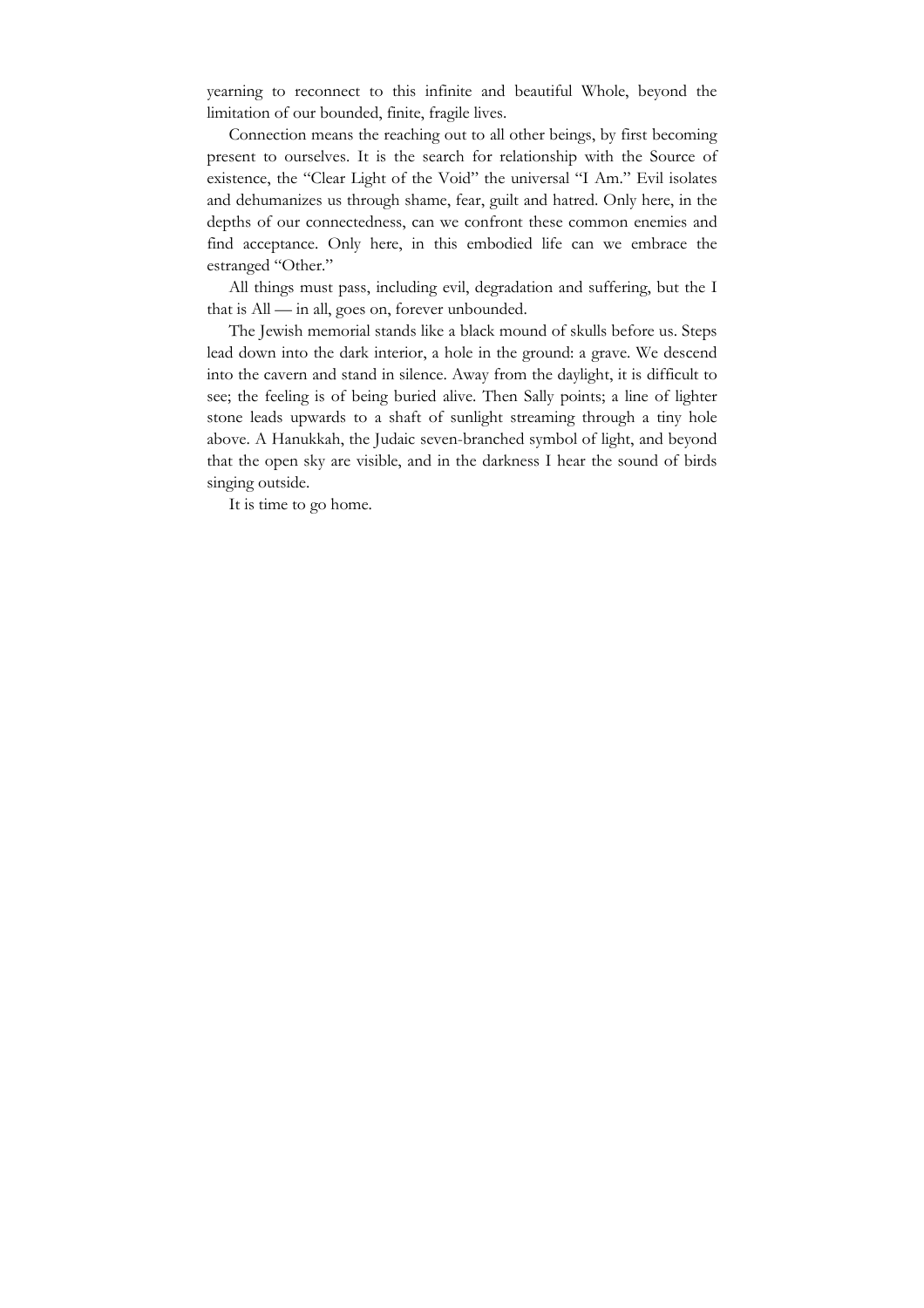## **Respectful Incomprehension**

(by Frank-M. Staemmler)

As a German who was born a few years after World War II and who was raised in a family which had not been gripped by the "collective silence" (Heimannsberg & Schmidt, 1993), I have grown up with a permanent and increasing awareness of the atrocities perpetrated by Germans in the 1930s and '40s. The older I became and the more I realized what had happened on the battle fields and in the concentration camps, the stronger my emotional reactions to these events were when they became figural through the impact of films, books, or visits to the concentrations camp sites.

Of course the emotions I experienced were manifold: I have felt the horror that took my breath away and made me wish this might not be true, the overpowering compassion for those who suffered endlessly in the mercilessness of the death machinery, the helpless revulsion against the cruelty of the perpetrators and their total system, and many more. However, in the course of time one feeling became more and more salient: an allembracing sadness about the immense suffering of millions of people.

At our visit to Dachau I went to the gas chamber and to the crematorium for the first time. (They are situated outside of the actual area of the campsite; at an earlier visit I had not been aware of them — a lapse, a denial?) As I was standing in the gas chamber I was overwhelmed by another wave of that deep sadness. Fortunately, at that moment no other visitors were present, and I felt free to give way to my tears and the deep sobbing that came up.

Although my crying was intense, there were also many thoughts going on in parallel, including reflections upon my ongoing experience: I realized that in spite of the intensity of my sadness, some *distance* remained between myself on the one hand, who was crying *about* (!) the tremendous suffering that had taken place in Dachau, and the ten thousands of people on the other hand, who had been tortured and killed. This distance did not appear to be only a matter of the sixty or seventy years that had gone by since those terrible events. It had more to do with the very fact that my sadness was 'about' them.

I started questioning myself: Was I avoiding to be fully touched by what had happened here? Too often, and mostly to the point, have I been taught that

the 'inconceivable,' in this case as well as in subsequent instances of mass violence in the post-Holocaust period, is nothing more than a name for a reality that we are unprepared to accept, because it either offends our sense of order or threatens to unravel the curtain before which we ply our daily lives. (Langer, 1997, p. 52)

However, I did not want to resign to that possibility and decided to try and use one of our traditional 'technical' tools in Gestalt therapy, identification, i.e. to imagine myself being one of the prisoners in this camp. As I attempted to 'be' one of them, I became aware of an even stronger resistance. Although I had a sense of being emotionally open and although my tears were still flowing, there was something in me that felt like I did not want to identify with the prisoners' perspective. I tried several times, but to no avail.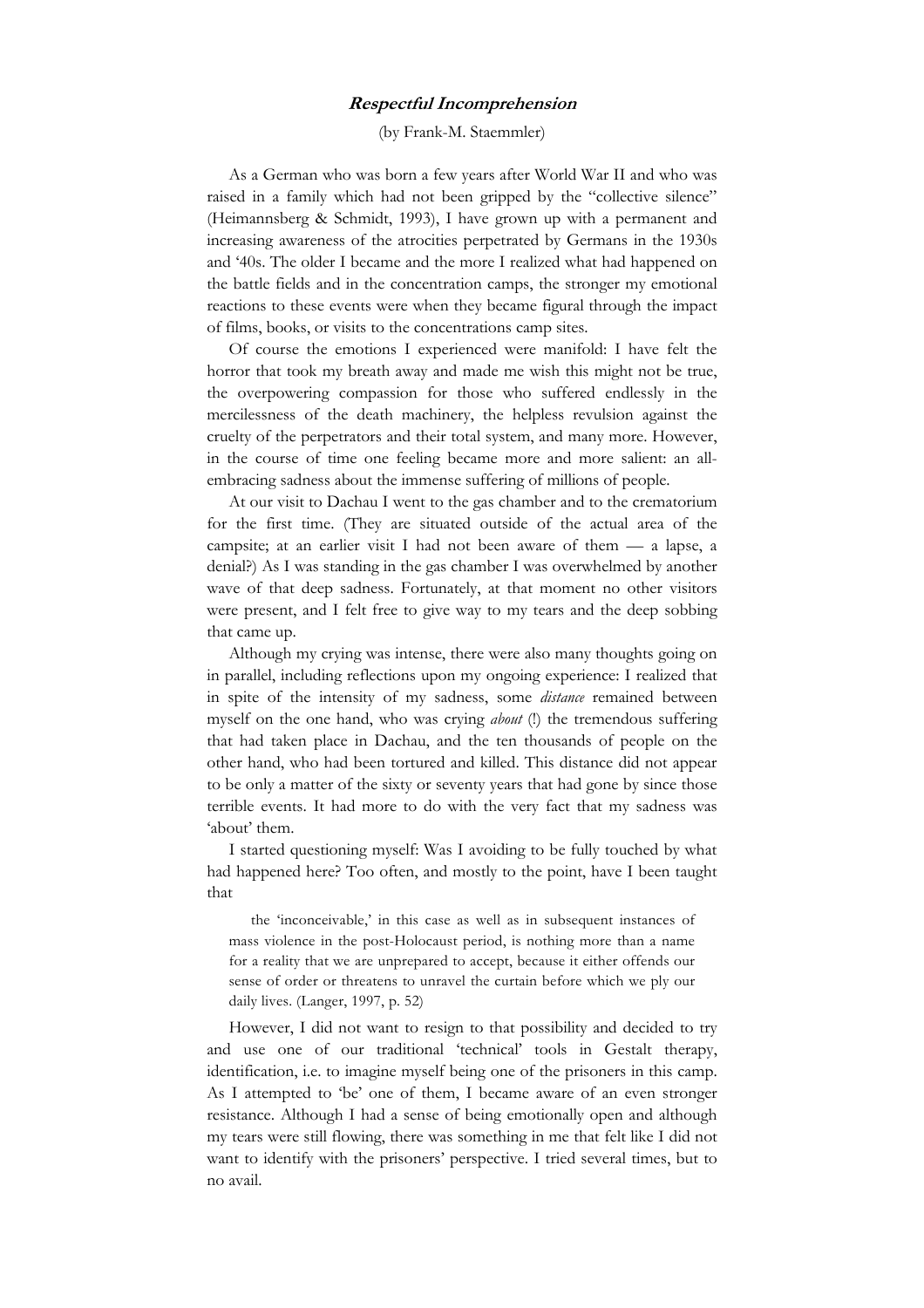It occurred to me that I was applying a hermeneutics of suspicion to my experience of that resistance. Maybe if I was applying the "principle of charity" (Davidson, 1984), I might be able to find out what my unwillingness to identify with the prisoners' perspective was all about. And then, all of a sudden, it struck me like lightning: What a grandiose presumptuousness of a person such as me, who never experienced anything that comes only close to the situation in a Nazi concentration camps, to even think I could be able to fully grasp what it was like to be imprisoned in a concentration camp and to be exposed to the daily harassment, degradation, abuse, torture, exploitation, and threat of being killed! If seen from this point of view, my 'resistance' against 'identifying' with the prisoners' perspective in order to understand their experience appeared both as an insurmountable incapacity and as a respectful act of tact that left the alterity of the prisoners and their situation as incomprehensible as it was — a regard for their otherness and a renunciation of an understanding that would appropriate and take possession of the uniqueness of their experience by 'assimilating' it (making it similar) to *my* frame of reference, which would be nothing else but another objectifying dehumanization.

I remembered the writings by one of the greatest moralists of our times, Emmanuel Lévinas, who eloquently emphasized that any ignorance or disrespect of the other's otherness must be seen as an inhumane act of violence or brutality. His German translator summed up his position when he wrote that the " $\dots$  seizing — not the ethically responding understanding of the other is violence towards him, since it just annihilates the otherness of the other and subjugates it . . ." (Wenzler in Lévinas, 1989, p. 71). For Lévinas, the other's *face* was the highly visible, awe-inspiring invoking of her or his human dignity, which he considered to be the more important "hypergood" (Taylor, 1992, pp. 62ff.) than knowing or comprehending the other.

Here, in the gas chamber of Dachau, through my respectful incomprehension of the prisoners, I had a sense of understanding Lévinas' claim better than ever before. Its relevance to psychotherapy, i.e. to the way in which we as therapists relate to our clients, is obvious: The importance of an empathic attitude (Staemmler, 2007) and a hermeneutic procedure (Staemmler 2006) needs to be preceded by an *ethical* response that prevents any form of possessive 'understanding' and 'assimilating' the other's experience to one' own.



© 2005, Dachau Concentration Camp Memorial Site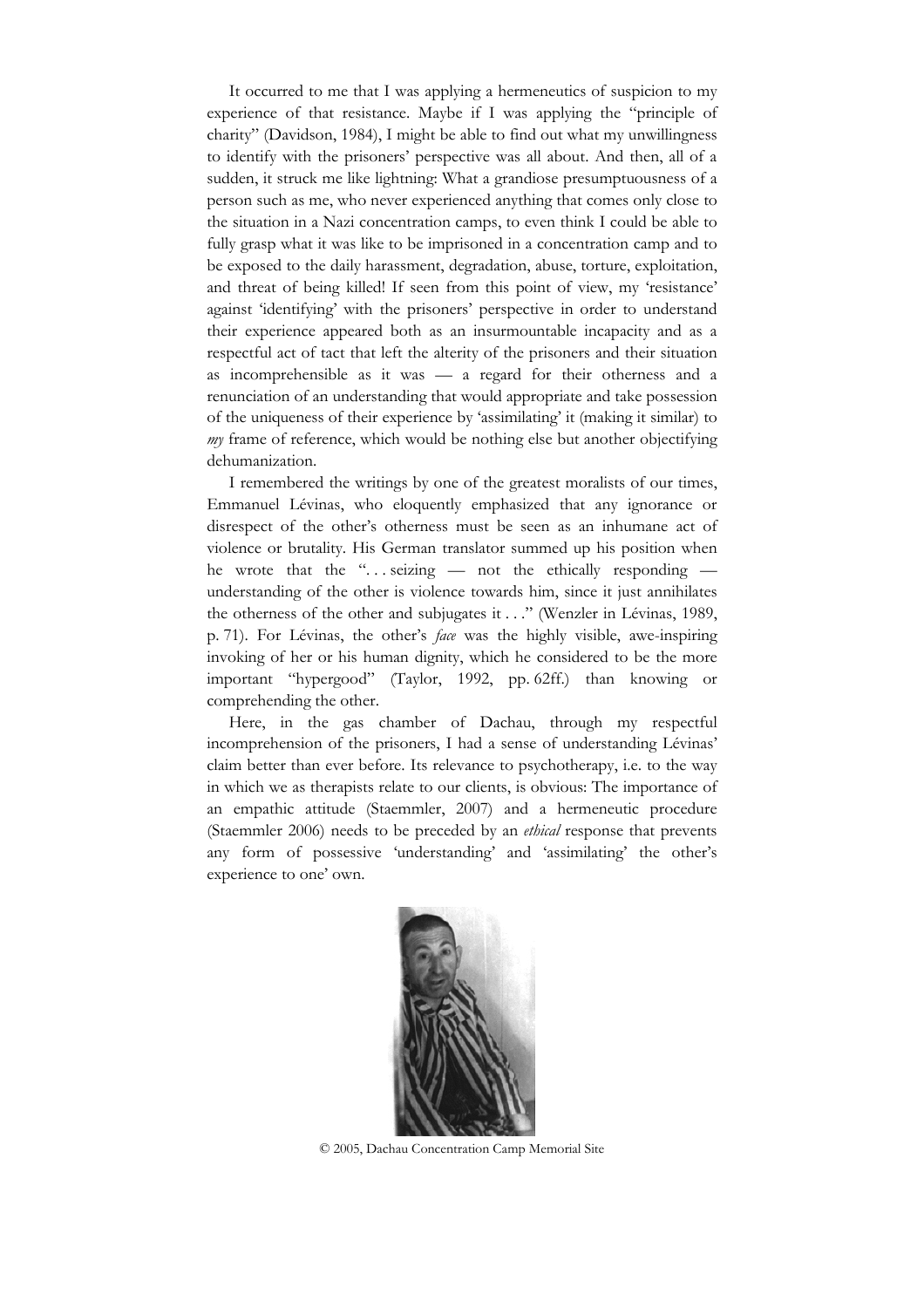#### *References*

- Améry, J. (1977). *Jenseits von Schuld und Sühne Bewältigungsversuche eines Überwältigten*. Stuttgart: Klett-Cotta.
- Arendt, H. (1963). *Eichmann in Jerusalem: A report on the banality of evil*. New York: Viking Press.
- Buber, M. (1948/1999) Guilt and guilt feelings. In J. Agassi (Ed.), *Martin Buber on psychology and psychotherapy* (pp. 110-138). Syracuse, NY: Syracuse University Press.
- Buber, M. (1958) *I and Thou*. New York: Scribner's Sons.
- Critchley, S., & Bernasconi, R. (Eds.), (2002). *The Cambridge companion to Lévinas.*  Cambridge: Cambridge University Press.
- Davidson, D. (1984). *Inquiries into truth and interpretation*. Oxford: Clarendon Press.
- Distel, B., Hammermann, G., Zámecnik, S., Zarusky, J., Zofka, Z. (Eds.) (2005). Catalogue for the exhibition "The Dachau Concentration Camp 1933-1945." Dachau Concentration Camp Memorial Site: Comité International de Dachau.
- Erskine, R. (1995). A gestalt therapy approach to shame and self-righteousness: Theory and methods. *British Gestalt Journal 4/2*, 107-117.
- Goodman, R. & Scott, S. (2005). *Child psychiatry* (2nd ed.). London: Blackwell.
- Harrington, A. (1996). *Reenchanted science: Holism in German culture from Wilhelm II to Hitler*. Princeton, NJ: Princeton University Press.
- Heimannsberg, B., & Schmidt, C. (Eds.) (1993). *The collective silence: German identity and the legacy of shame*. San Francisco: Jossey-Bass.
- Horkheimer, M. (1970). "Was wir 'Sinn' nennen, wird verschwinden SPIEGEL-Gespräch mit dem Philosophen Max Horkheimer. *Der Spiegel 1-2/1970*, 5. 1. 1970, 79.
- Hycner, R., & Jacobs, L. (1995). *The healing relationship in gestalt therapy: A dialogic/self psychology approach*. Highland, NY: Gestalt Journal Press.
- Jacobs, L. (2003). Ethics of context and field: The practices of care, inclusion and openness to dialogue. *British Gestalt Journal 12/2*, 88-96.
- Keats, J. (1818/1987). *Keats's Endymion: A critical edition* (S. T. Steinhoff, Ed.). Troy, NY: Whitston Publishing.
- Kuo, F. E. (2004). Horticulture, well-being, and mental health: From intuitions to evidence. In D. Relf (Ed.), A proceedings of the XXVI International Horticulture Congress: Expanding roles for horticulture in improving human well-being and life quality. *Acta Horticulturae 639*, 27-36.
- Langer, L. L. (1997). Social suffering and holocaust atrocity. In A. Kleinman, V. Das & M. Lock (Eds.), *Social suffering* (pp. 47-65). Berkeley: University of California Press.
- Lévinas, E. (1969). *Totality and infinity: An essay on exteriority*. Pittsburgh, PA: Duquesne University Press.
- Lévinas, E. (1989). *Die Zeit und der Andere*. Hamburg: Meiner. [In English (1987). *Time and the other*. Pittsburgh, PA: Duquesne University Press.]
- Neiman, S. (2002). *Evil in modern thought: An alternative history of philosophy*, Princeton: Princeton University Press
- Staemmler, F.-M. (2006). The willingness to be uncertain: Preliminary thoughts about interpretation and understanding in gestalt therapy. *International Gestalt Journal 29/2*, 11-42.
- Staemmler, F.-M. (2007). On Macaque monkeys, players, and clairvoyants: Some new ideas for a gestalt therapeutic concept of empathy. *Studies in Gestalt Therapy: Dialogical Bridges 1/2*, 43-63.
- Staemmler, F.-M, & Staemmler, B. (2009). Ego, anger, and attachment: A critique of Perls's aggression theory and method. In F.-M. Staemmler, *Aggression, time, and understanding: Contributions to the evolution of gestalt therapy* (pp. 3-194). New York: Routledge, Taylor & Francis (GestaltPress).
- Taylor, C. (1992). *Sources of the self: The making of the modern identity*. Cambridge MA: Cambridge University Press.
- Zimbardo, P. (2007). *The Lucifer effect: Understanding how good people turn evil*. London: Random House.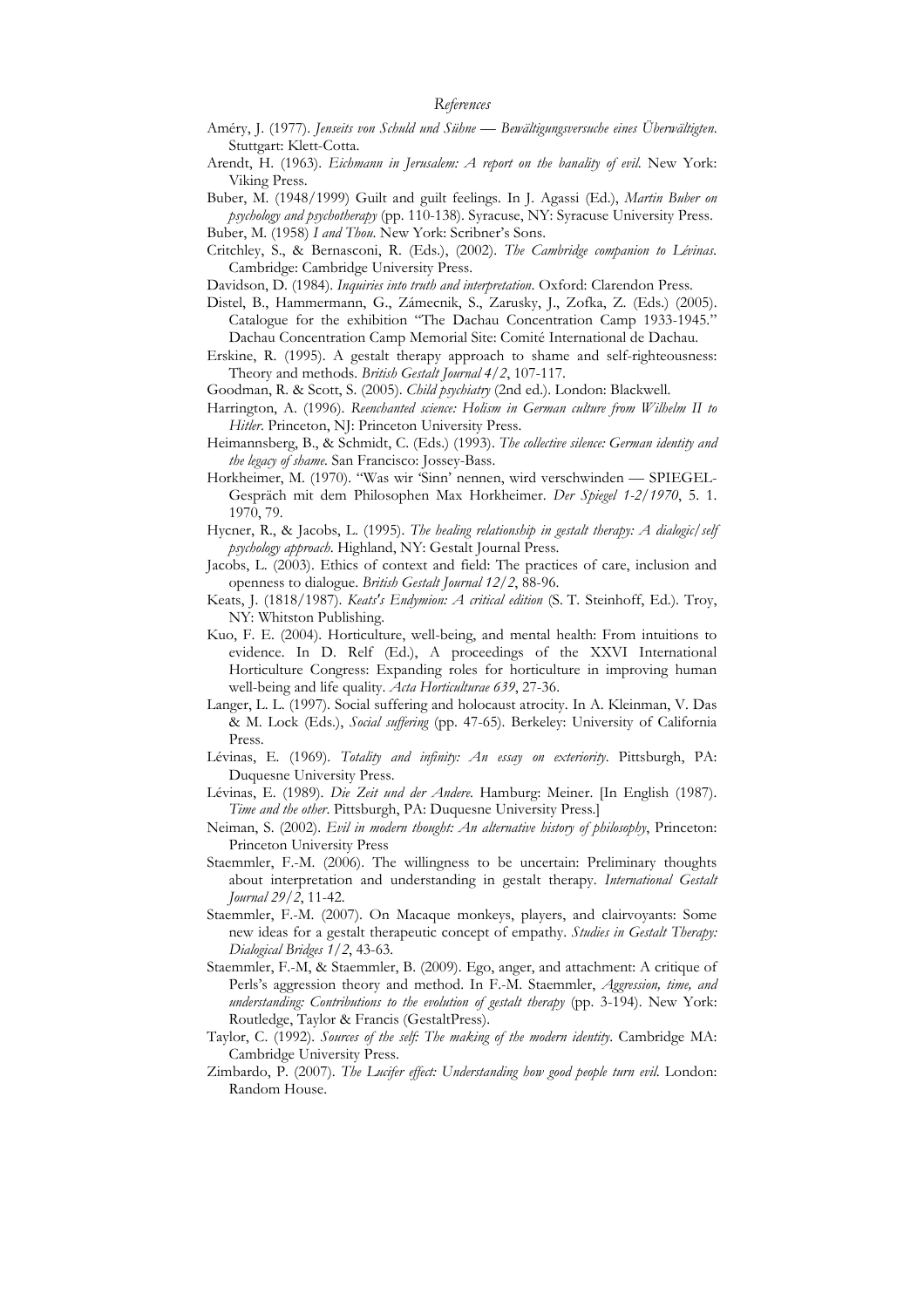- Fisher, A. (2002). *Radical ecopsychology: Psychology in the service of life*. Albany, NY: State University of New York Press.
- Gadamer, H.-G. (1977). *Philosophical hermeneutics* (D. E. Linge, Ed.) Berkeley, CA: University of California Press.
- Harrington, 1996: see references
- Heidegger, M. (1991). *On the way to language*. New York: HarperCollins.
- Heimannsberg & Schmidt, 1993: see references
- James, W. (1902). *The varieties of religious experience: A study in human nature*. New York: Longsmans, Green, & Co.
- Lakoff, G., & Johnson, M. (1999). *Philosophy in the flesh: The embodied mind and its challenge to Western thought*. New York: Basic Books.

Neiman, 2002: see references

Rorty, R. (1999). *Philosophy and social hope.* London & New York: Penguin.

Safranski, R. (1998). *Martin Heidegger: Between good and evil*. Cambridge, MA: Harvard University Press.

Spurling, L. (1977). *Phenomenology and the social world: The philosophy of Merleau-Ponty and its relation to the social sciences*. London & Boston: Routledge and Kegan Paul. [Chapter 1: The programme of existential phenomenology]

Taylor, C. (1989). Embodied agency. In H. Pietersma (Ed.), *Merleau-Ponty: Critical essays* (pp. 1-21). Washington, DC: University Press of America.

Taylor, 1992: see references

Welton, D. (Ed.) (1998). *Body and flesh: A philosophical reader*. Malden, MA: Blackwell. Zimbardo, 2007: see references

#### *Authors*

**Sally Denham-Vaughan** is a Clinical, Counseling and Coaching Psychologist who works as a senior manager/clinician in the British Health Service and a primary tutor on the Gestalt Psychotherapy Masters programme at Metanoia in London. Here she is also joint course director of the Organisational Gestalt programme and the Diploma in CBT. She is a member of the Editorial Advisory Board of the *British Gestalt Journal*.

*Address for correspondence*: feelines@yahoo.co.uk

**Jim Denham-Vaughan**, M.Sc., C.Sci., FIBMS, is a Fellow of the Institute of Biomedical Sciences, qualified teacher, State Registered Biomedical Scientist and Chartered Scientist with the British Science Council. Having worked as a senior manager in the British NHS, he recently chose to develop his passion for philosophy, science and spirituality, dividing his time between laboratory work, spiritual teaching and gardening. He is an active member of the World Community for Christian Meditation and the Churches Fellowship for Psychical & Spiritual Studies.

*Address for correspondence*: simdeva@btopenworld.com

**Lynne Jacobs**, Ph.D., is co-founder of the Pacific Gestalt Institute, and a Training and Supervising Analyst at the Institute of Contemporary Psychoanalysis. She teaches nationally and internationally.

*Address for correspondence*: Lynnejacobs@gestalttherapy.org

**Lillian Norton**, MD, MFT, LADC has been intensely involved with Gestalt therapy since 1993. She is on the faculty of the Pacific Gestalt Institute in Los Angeles and maintains a small private practice in Las Vegas, Nevada, USA. She also supervises students and interns from various mental health disciplines.